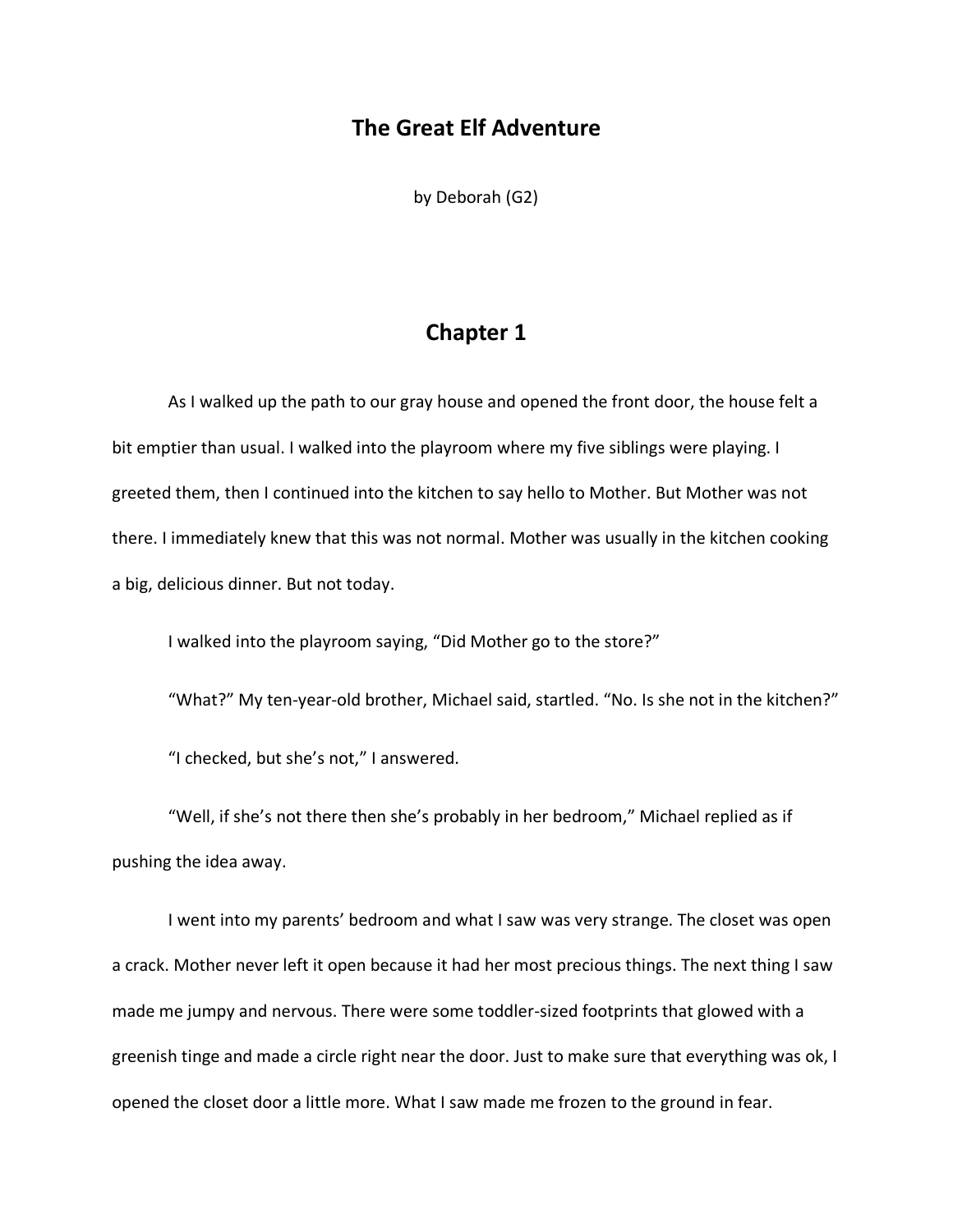Mother's favorite dress was parted to the left side of the closet, revealing what looked like a passageway. It had tall, flaming torches all along the sides to light a dim path, and at the very end of it, there were little creatures walking around on two legs. Where the path ended, there was a strange light. It looked like daylight that was almost as green as the footprints.

I squeezed my eyes shut and screamed for help. When I opened my eyes, I saw the creatures scampering away. As they ran, some of them started to become invisible.

I let out another shrill scream, and my siblings came running. Michael said, "What happened, Sydney?"

I pointed into the closet with my shaking hand. Just then, I saw the last creature going. I shifted my hand to point directly at him, saying, "There!"

Everyone had seen the creature. It was just then that we noticed that there was a pointed, green hat near the entrance of the passageway.

Now Simon, my five-year-old brother, loves reading books, especially books about imaginary creatures. For example, he loves the evil kind of unicorns, goblins, and his favorite, elves. After some time, he picked up the hat and said, "You know, this hat looks a lot like the elf hats in my books."

"And these look a lot like the elf footprints in your books," Michael pointed out. "What if they are evil elves? What if they took Mother?"

With that, Emily, who was only two, started to cry.

"Don't worry Emily," I said, picking her up. "I am sure they are not evil elves."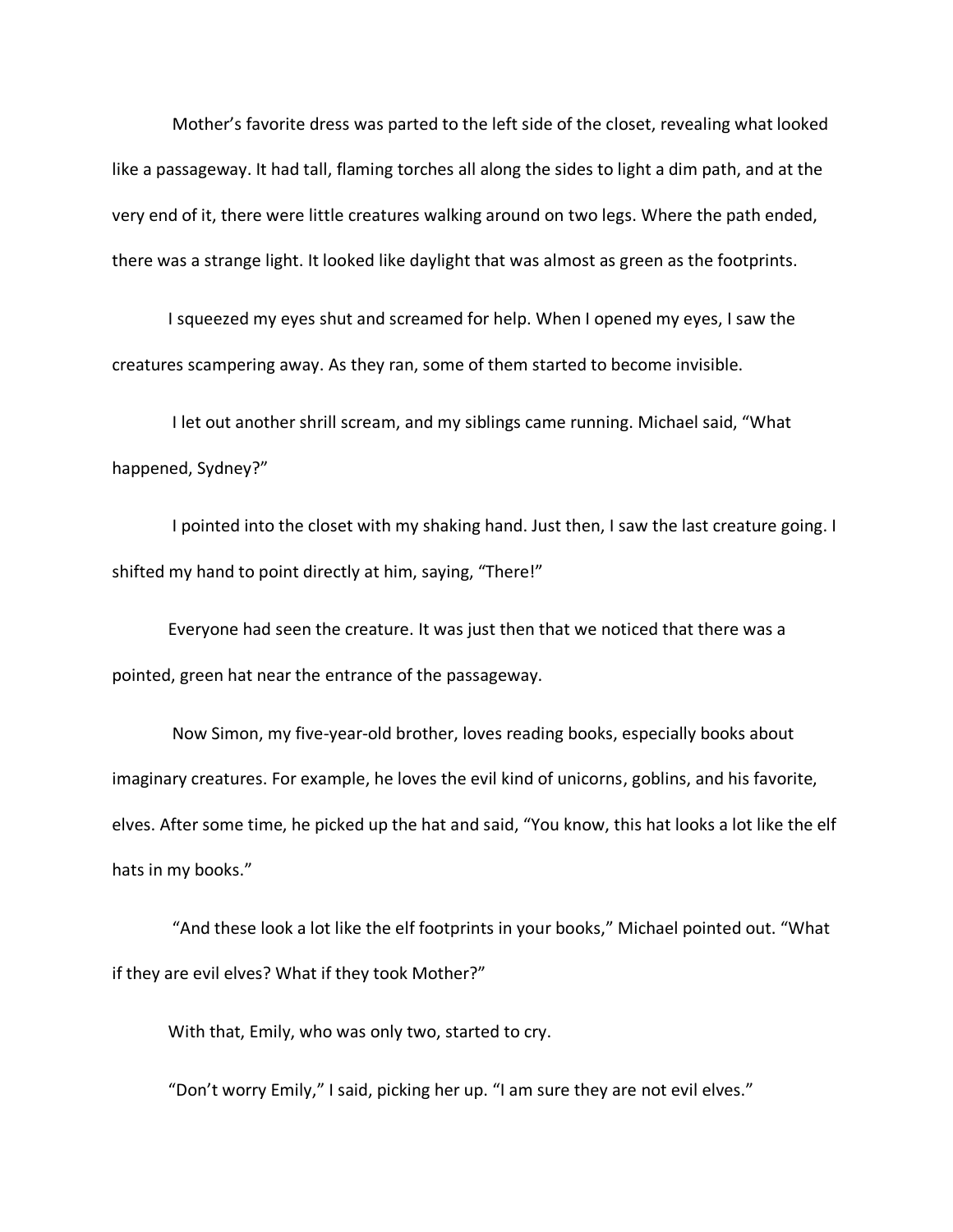If only I knew how wrong I was.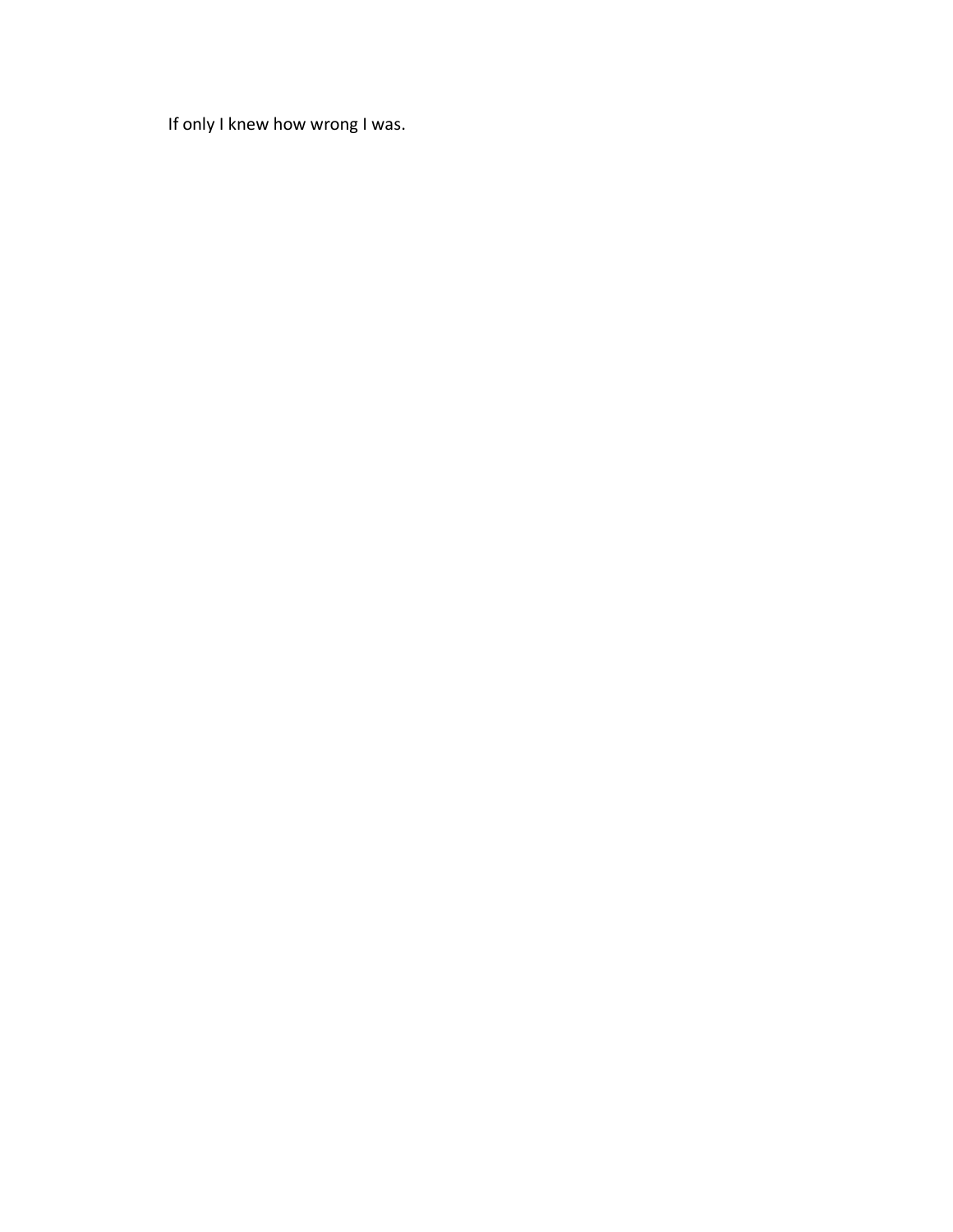#### **Chapter 2**

After our discoveries, there were only a few possibilities. One was that Mother could be somewhere in the house, but the most likely was that she had been taken away by those elves and into that terrible tunnel.

"L-let's go and search the house j-just in case," I said, trying not to sound too scared.

We all split up, calling her name as we went. But with no success, we came together again in Mother's room. Now it was final. The elves had taken Mother, and we had to go after them.

"Wait," Michael said. "We can't just go without any supplies or anything."

"I guess so," I said. "But we will need to hurry."

"All right then," Michael said, taking charge. "Lilly and Sydney, you two go and get some food while I get some adventuring supplies and a backpack."

I went to the kitchen with Lilly. There wasn't much food since Mother had not gone to the store lately. All I found were six apples, a box of Club crackers, and a big water bottle. I quickly gathered these things and rushed back into the room where Michael had already gotten two blankets and a compass and was stuffing them into his backpack.

I added the food to the backpack and put on my shoes. Michael had already gotten Emily's shoes on and was putting the backpack on his back.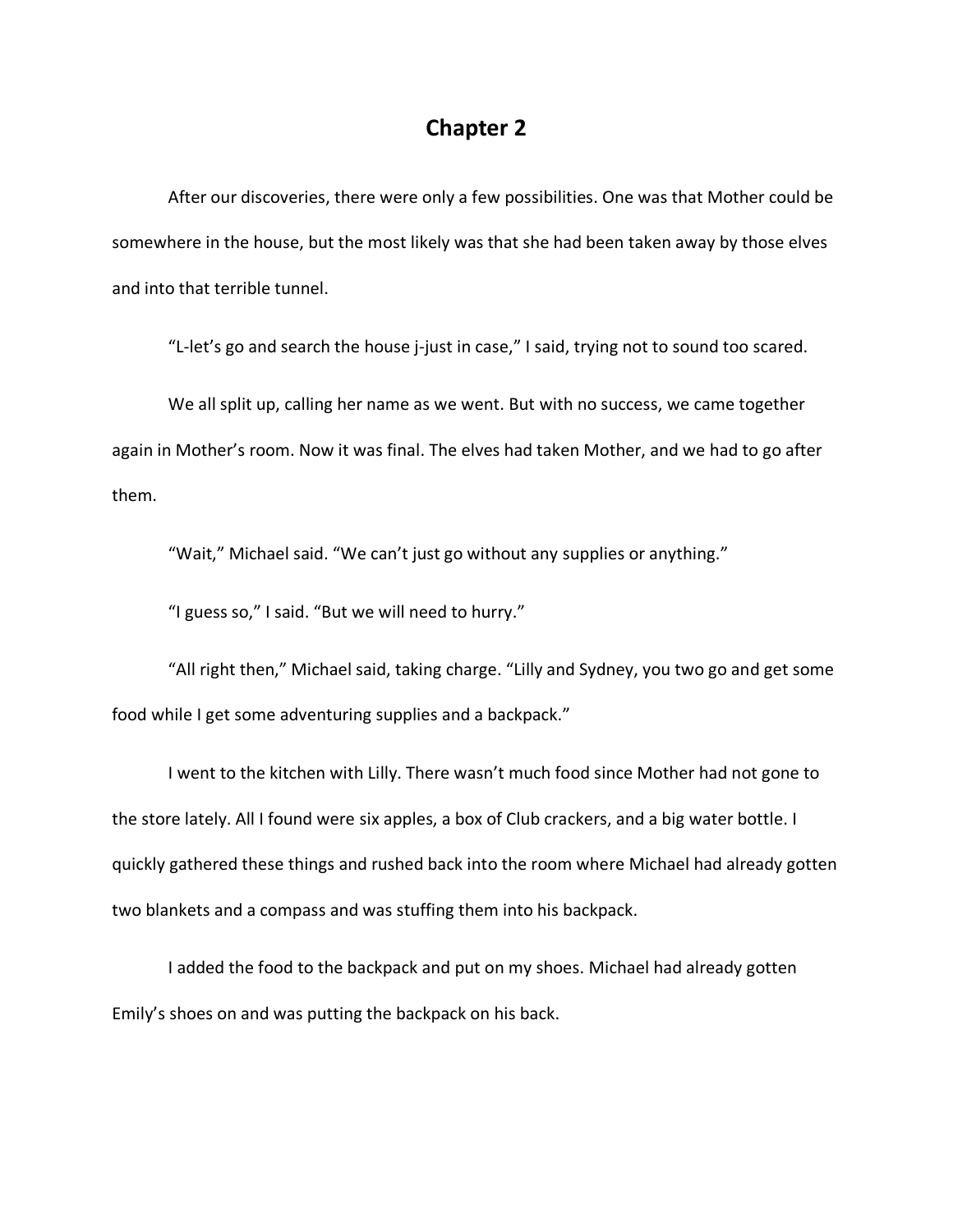With that, we started walking through the tunnel. As we neared the end of the tunnel, I felt some weird vibrations and echoes coming from up ahead. Then, when we exited the tunnel, I thought I saw the evil creatures going around the corner carrying something. It was the shape of a human, but that was all I could make out.

Since I had seen where the elves had gone, I tried to break into a run, but I immediately knew that would be too hard because of carrying Emily. The others had not seen where the elves were, and I thought speaking to them would be too dangerous, so I motioned for them to follow me.

When we turned the corner, I was taken by surprise. Right where the elves had gone, there was a field of tall, sharp metal spines. The space between them was so small that if we wanted to get past them, we would have to go in a single-file line. Now that would be easy if not for one thing: the soil was so loose that it was like quicksand, except that it didn't pull you down, but it made you slip. The only way to get past was either to go around them, which would take forever because the spine fields went on as far as the eye could see, or if we were careful, we could get down on their knees and form a chain so we would be less likely to slip.

"All right," I whispered to my siblings. "We need to form a chain. Michael, you take Martha on your back, then I will grab onto Michael's heels with Emily on my back. Lilly, you grab on to my heels. Simon, grab on to Lilly's heels."

There we were, everyone clinging to someone's heels with Michael proceeding slowly and the rest of us following. The soil under my hands felt soggy, damp, and squishy. As we crawled on, it seemed like the huge spines were looming over us like giants with very pointy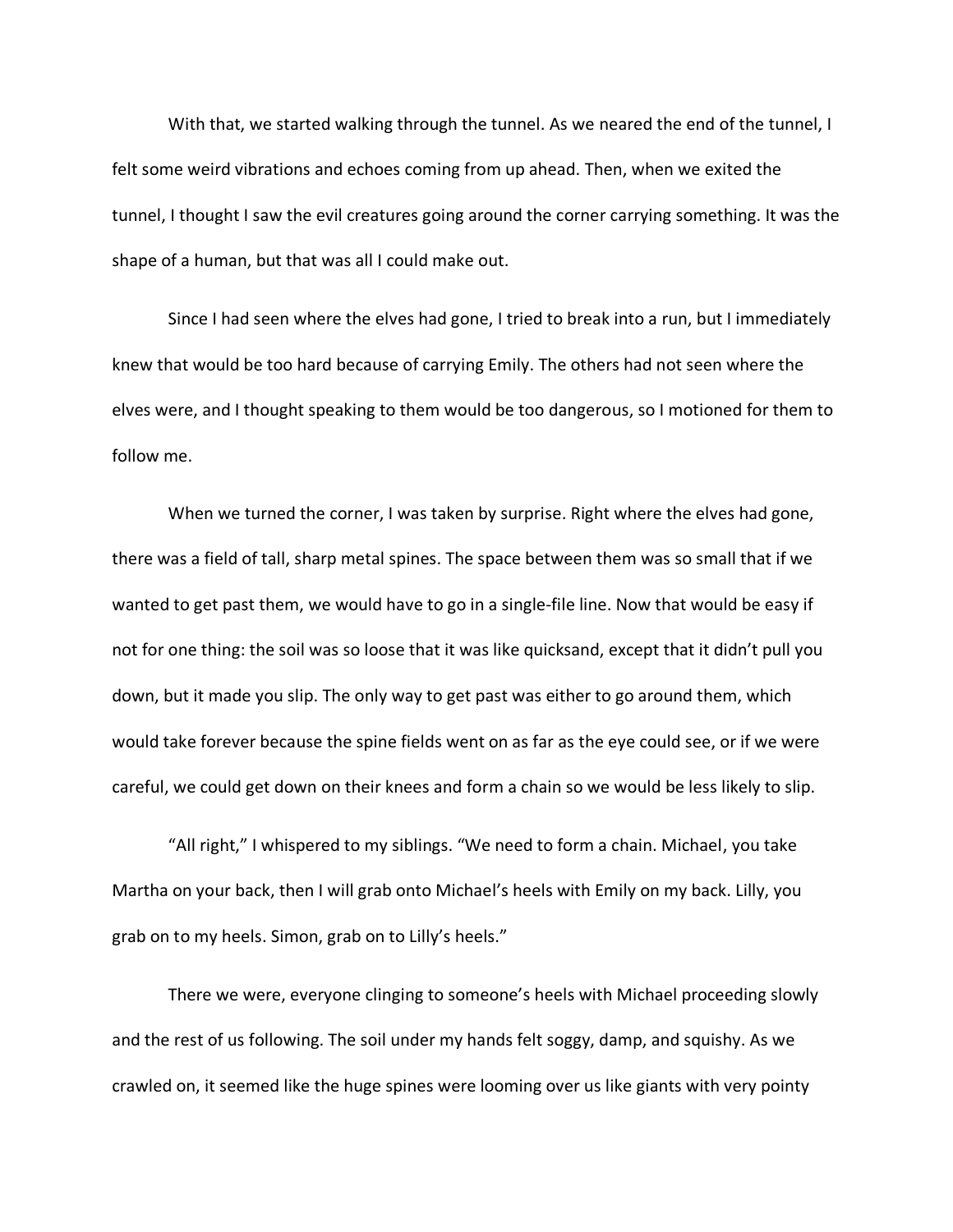heads. After some time of making our way through soggy soil, the spines seemed to get shorter, as if we were nearing the end. But as we got to the exit, the spines didn't go in straight rows anymore. Now they made a twisting, jagged path. Because of this, we had to weave in and out, disconnecting our chain.

The first time I had to let go of Michael's ankle was fine, but on the second time, my hand slipped. As I slid backwards, I tried to grab something but could only grab sand. I tried to dig my hands into the sand. I got a hold and stopped. But as I slipped, my back must have jerked, because Emily lost her grip and started sliding backwards.

"Emily!" I shouted as I dove for her. As I grabbed Emily, I remembered Lilly and Simon were still connected to my heels, and we were all sliding together. Just then, I realized that we were headed right for a giant spine. As I was about to slam into the spine, I felt a hard tug on my heels. I looked back and saw that Michael had grabbed Simon's heels. Michael's legs were wrapped tightly around a spine, so he was able to stop us from sliding forward.

As we reconnected our chain, I realized just how hard this whole thing would be. I did not know how many more obstacles lay ahead and neither did anyone else.

We finally reached the end of the spine field. I saw that Michael's expression had changed from terror to a more determined look.

I noticed we were in an area like a pasture, but, instead of grass, it was cement that covered the ground. We walked on through the thick air, everything plain and open. Then, as we were walking, I spotted a dark, flowing stream. It was so thick and bluish black, it looked like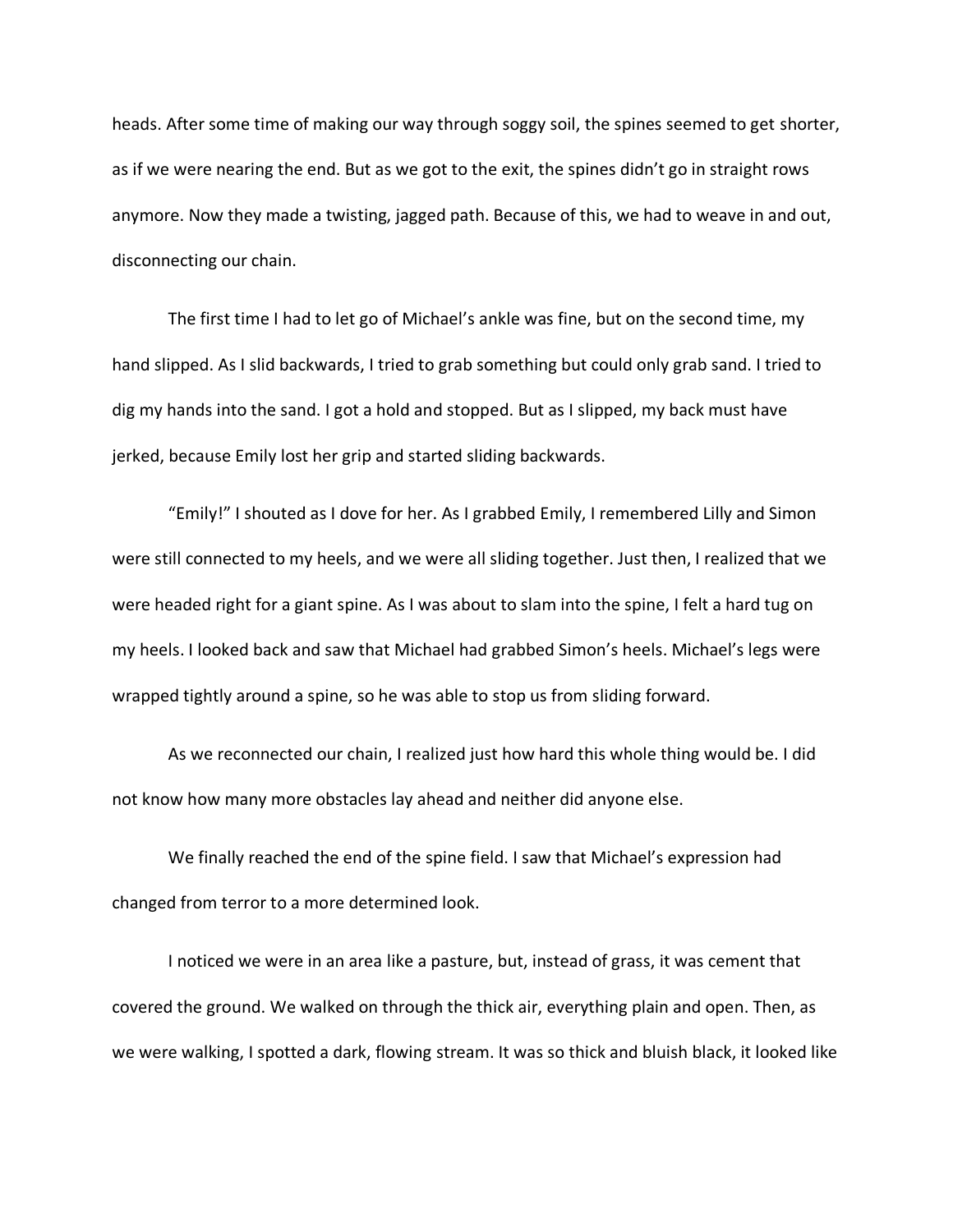poison. We could not take any chances with that, so we resolved to go around. Unfortunately, the poisonous stream went on for a very long time, just like the spine field had.

We walked on and on along the river until we spotted a bridge. It didn't look very stable, but it looked like the river didn't stop for miles, and we did not have the time to go that far. So, one by one, all of us stepped slowly onto the little bridge.

Then, as I was helping Martha and Emily to the other side, the bridge started to crack under my feet.

I tried to scramble off as quickly as possible as I hurried Martha and Emily across. Just as the last of us stepped onto dry ground, the bridge crashed into the poisonous water.

"Whew, close one!" I said with a sigh of relief.

Michael nodded and took the compass out of his backpack, to get a sense of where we were.

"Oh no," Michael said as he looked at the compass. "The compass needle is spinning round and round because this is not our own world."

We wandered for miles and miles in the open cement plain, but there was no sign of elves. Then, suddenly, an enormous castle appeared right in front of us. Where the castle's towers were, there were little elves. Each elf had something like a jar and a tool like a bubble wand. The bubble wands had bubble-like things coming out of them.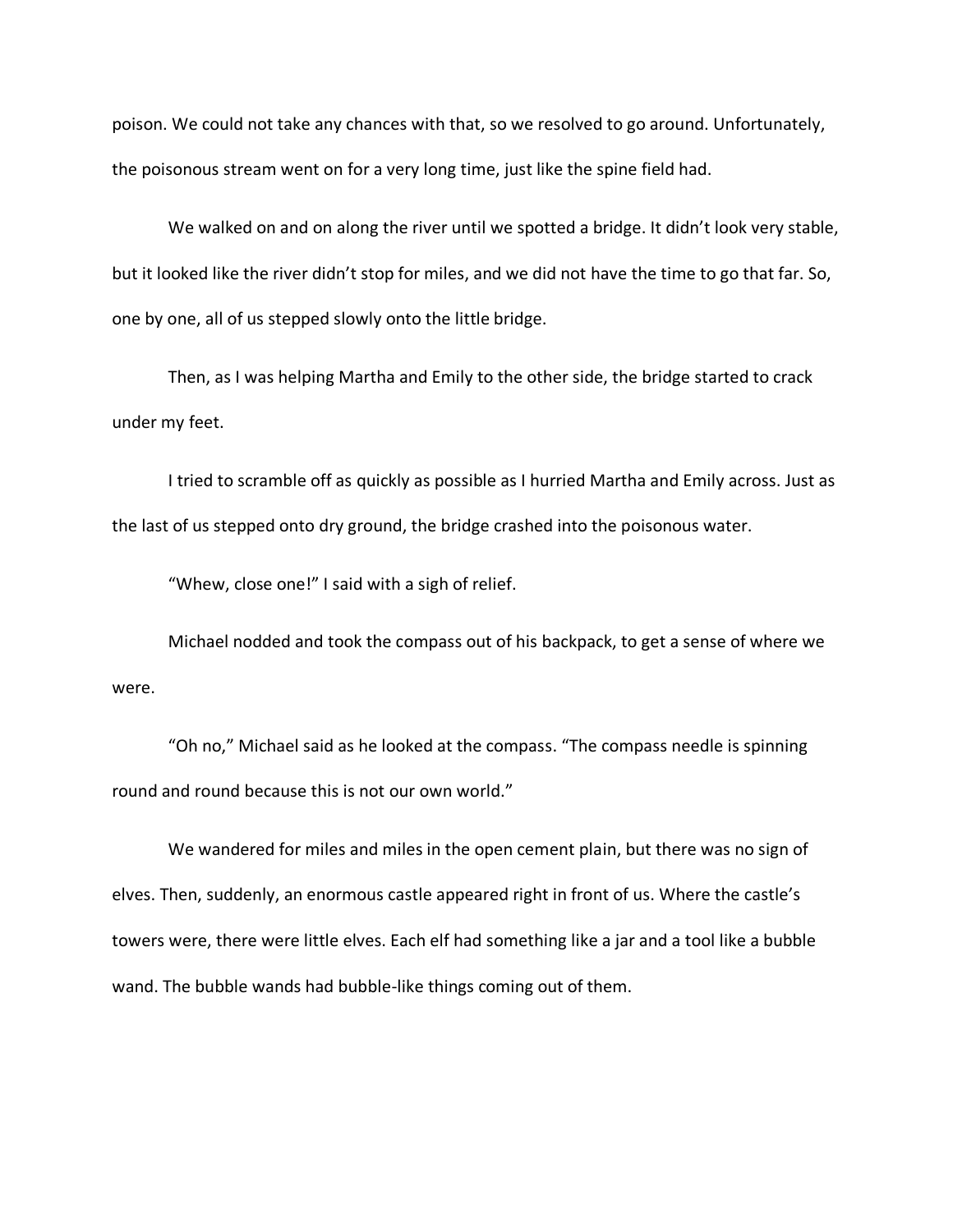I motioned frantically for my siblings to take cover. There were not many places to hide, but there was a cave about 25 yards from the castle. We all dove for shelter in the little cave. It was made of plain stone all around and was about four feet high and seven feet deep.

"Oh no," I said. "This is not good. I think they have taken Mother in there."

"We have to make a plan," Michael agreed. "If only we could sneak into the castle and get Mother."

"But the only way that we could do that is if we found a weakness," I said, nervousness creeping into my voice.

While we were talking, I did not notice that Martha had left our hiding spot and was running out to pop one of the bubbles.

"No! Martha, come back!" I hissed after her. But it was too late. Martha had touched a bubble. Her whole body was frozen in place.

"Oh ho ho!" one of the elves said as he saw Martha frozen. "Looks like we've another one for our spells!" He disappeared from his tower and a few moments later, he came out of the big wooden door at the entrance of the castle.

I watched in horror as he carried Martha into their castle.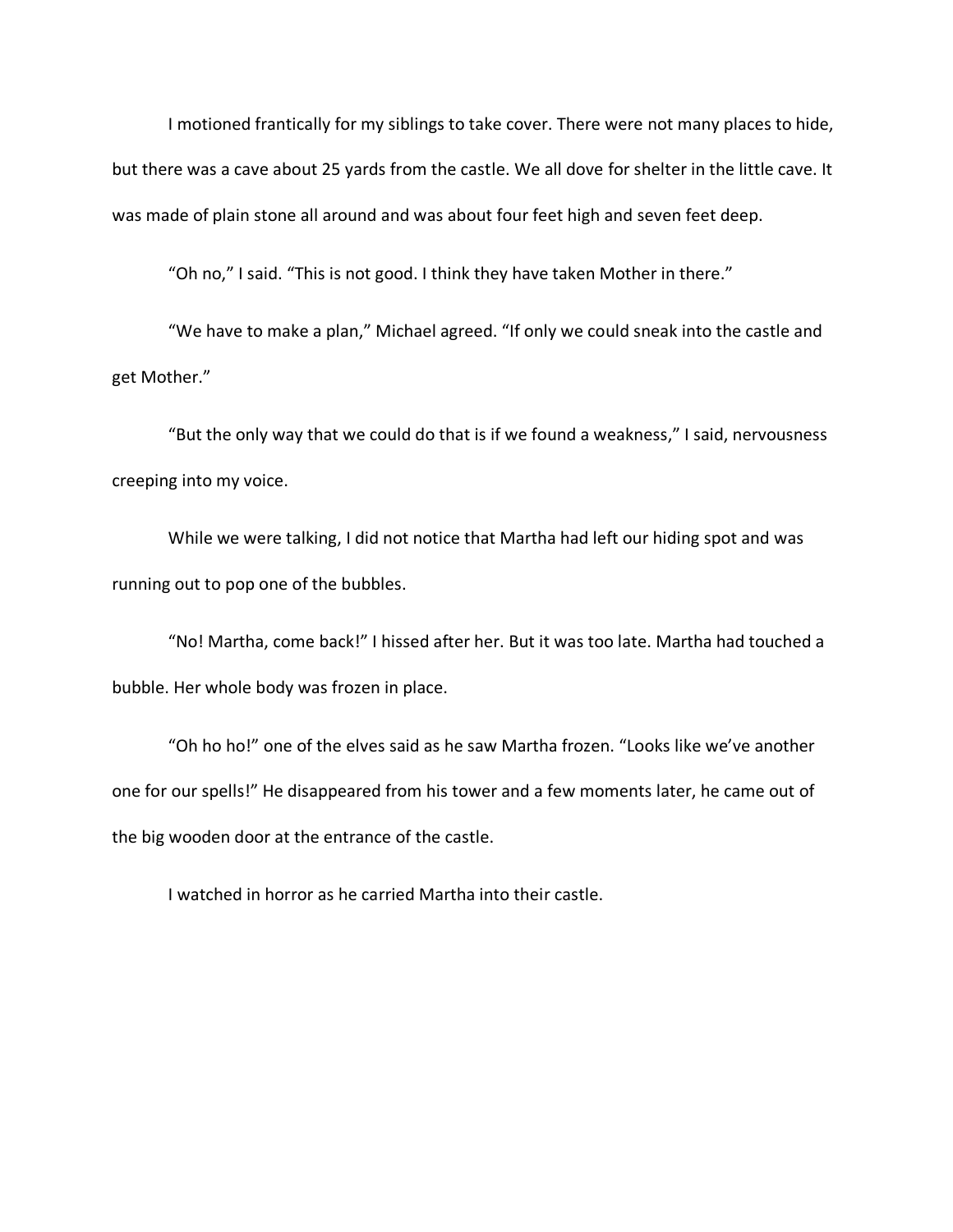#### **Chapter 3**

I was so terrified by this sight that I could not hold back my scream. As soon as I did this though, I regretted it, because the elves, who had now returned to their towers, heard me. They turned to look at the cave that we were in, but they could not see us because this cave was slanted away from the castle. I knew that it would be only a matter of time before they came to look for us.

"Quick!" I said, as I swung around to look at Michael. "We need to go as far back in this cave as possible."

"All right," Michael said, but he sounded doubtful. "But I think they might be able to find us."

"We have to," I replied, as Michael grabbed Emily and his backpack and put them at the far back. "It's our only hope to be safe from them."

As I crawled to the back of the cave, followed by Lilly, Simon, and Michael, I heard a noise. It did not sound like the tap-tap of someone coming to the cave, but instead it remined me of the creak of a door. I looked to the back of the cave and squinted. I wouldn't have been able to see what was there, but there was a tiny bit of light coming in from the cave opening. I realized that what I was leaning on here, in the far back of the cave, was no ordinary stone. It was a wooden door!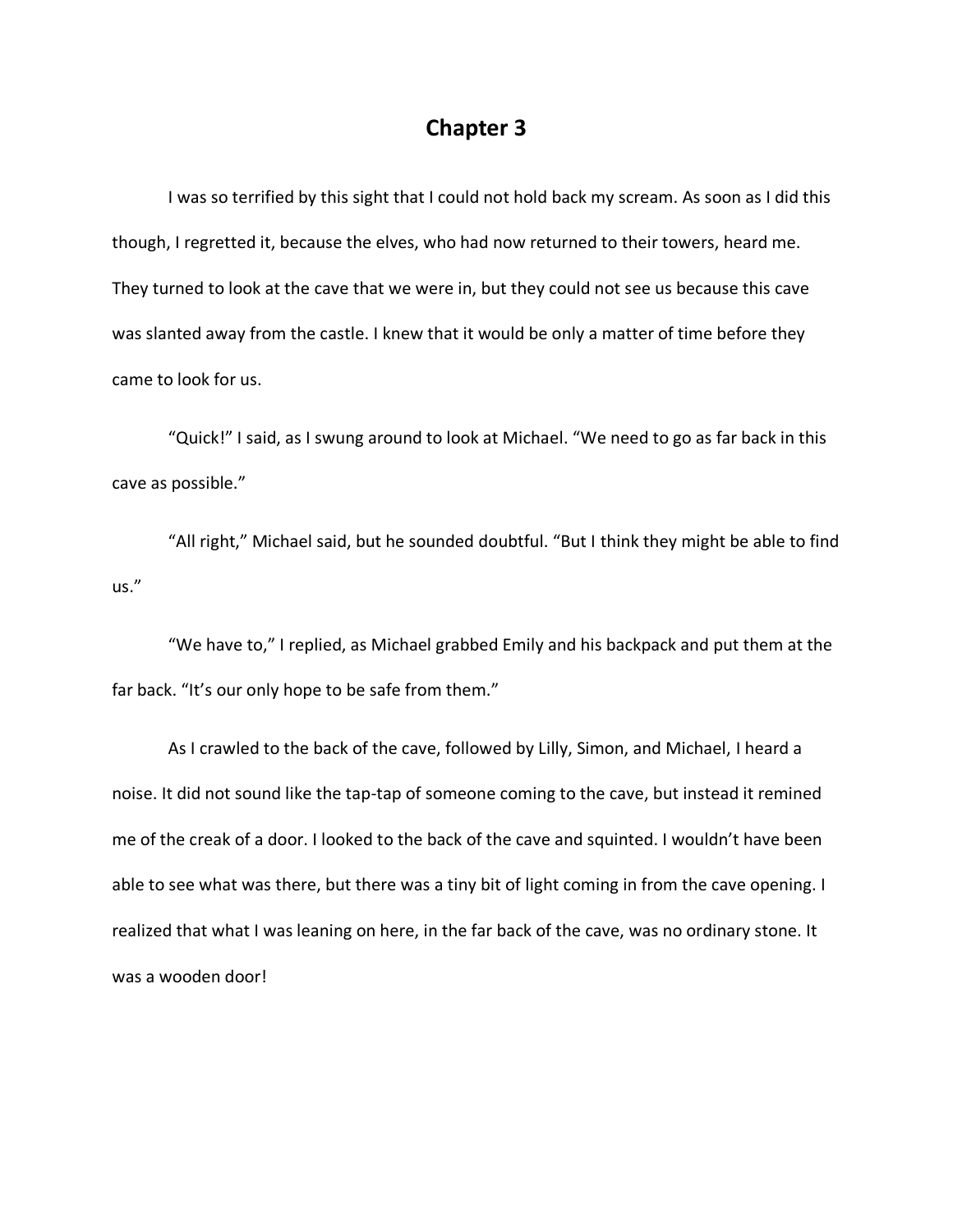"Michael! Look!" I said as I tapped him on the shoulder. Just as he turned to see, I heard the elves coming toward us. I only had to say one word, and Michael understood the plan. "Escape," I said.

As the footsteps came closer, I started to feel around for the knob on the door. After feeling around for about five seconds, I found the knob and turned it. Even though it was a little stuck, I managed to pry the door open. I didn't need to say a word. As soon as the door gave way, we all scrambled as quickly and quietly as possible through the door. When we were all through and Michael had gotten his backpack, I shut the door behind us. After I had closed the door, I realized we were in complete darkness.

I listened as the elves peered in and then left. When I was positive that they were gone, I said to Michael, "They thought that this door was just plain old stone like we did."

"Yes," Michael answered. "And I'm very glad."

"You know what," Michael said. "I think this tunnel could take us into the castle."

"Really?" I said hopefully.

This was a new idea for me because I had been planning to sneak out of here and get into the palace somehow.

"Yes, really," Michael answered, his voice sturdy and calm. "Let's just see where it goes."

"OK," I said reluctantly. "But how are we going to know when to turn? It's so dark."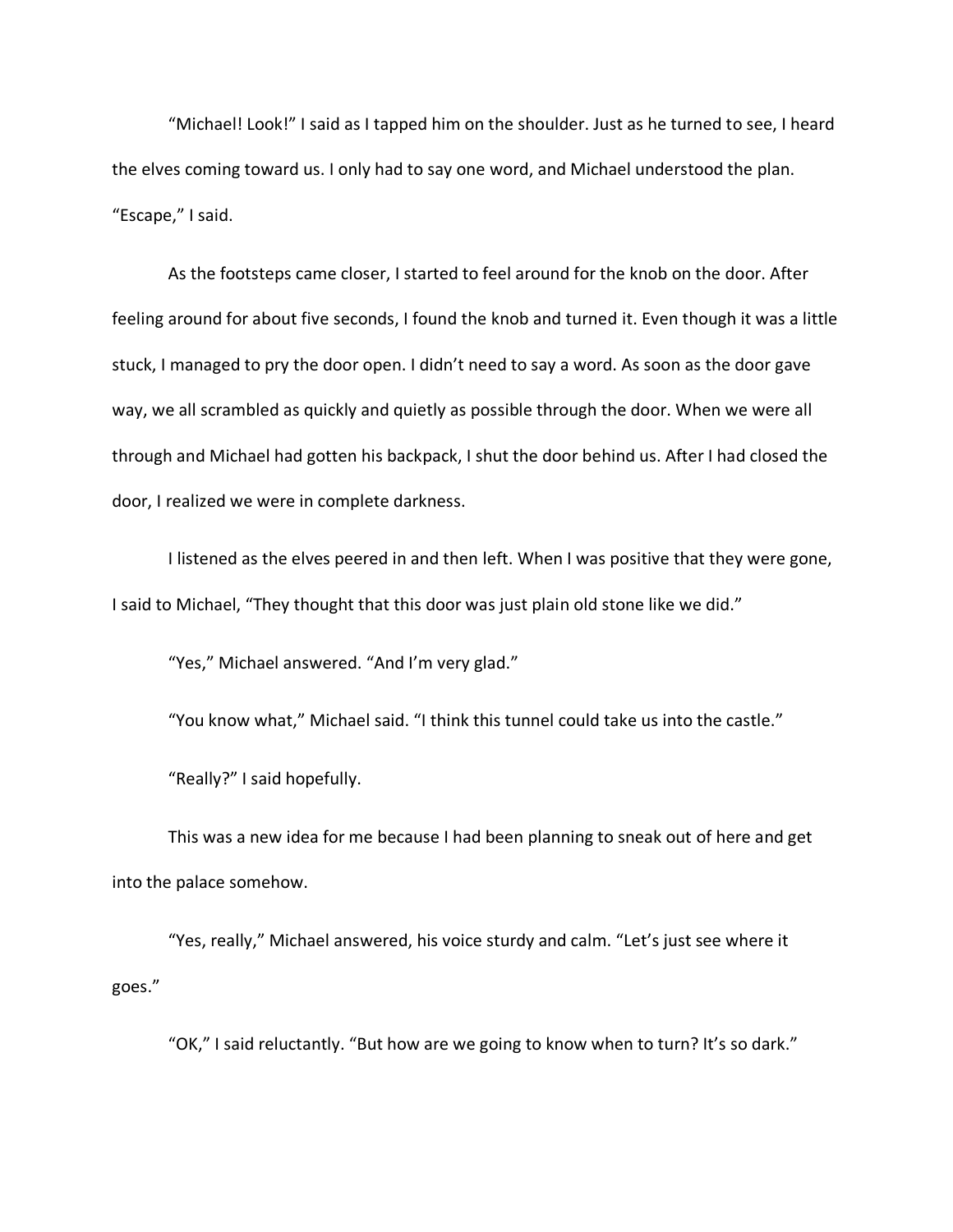"This is what we will do," Michael said, taking charge once more. "I will go ahead of everyone, and I will feel around. Whenever I feel something, I will tell you how many feet or inches it is from you. That way, I can warn you about things like the ground slanting downward or the walls coming closer together. But, for this to work, Lilly, you and Simon have to go behind Sydney."

"All right," I said, as Lilly and Simon squeezed between me and the wall to get behind me.

"OK," said Michael, then continued, "Now Emily, you get on my back and hold on tight. It might be a little lumpy because I have my backpack on too."

With that, I started to go forward. Every few seconds or so, Michael would stop and feel around, making sure that we didn't hit anything.

After a few minutes, Michael said, "The tunnel turns left in about five feet, and hold on tight when you crawl, because it dips down into the ground."

I crawled a little bit farther and then began counting the feet. One, two, three, four, five—I stopped at foot number five and felt around. I felt the wall curve, and I turned left, making sure that both Lilly and Simon were right behind me.

As we continued through the long, stone-walled tunnel, I noticed that on the floor of the tunnel, there wasn't just stone. There was also some flaky stuff that felt like grass, only more poky and stiff. Hay, I thought as we went on. It must be hay. Just then, I felt like I was going downwards. With every hand and knee that I put forward, I had to regain my balance because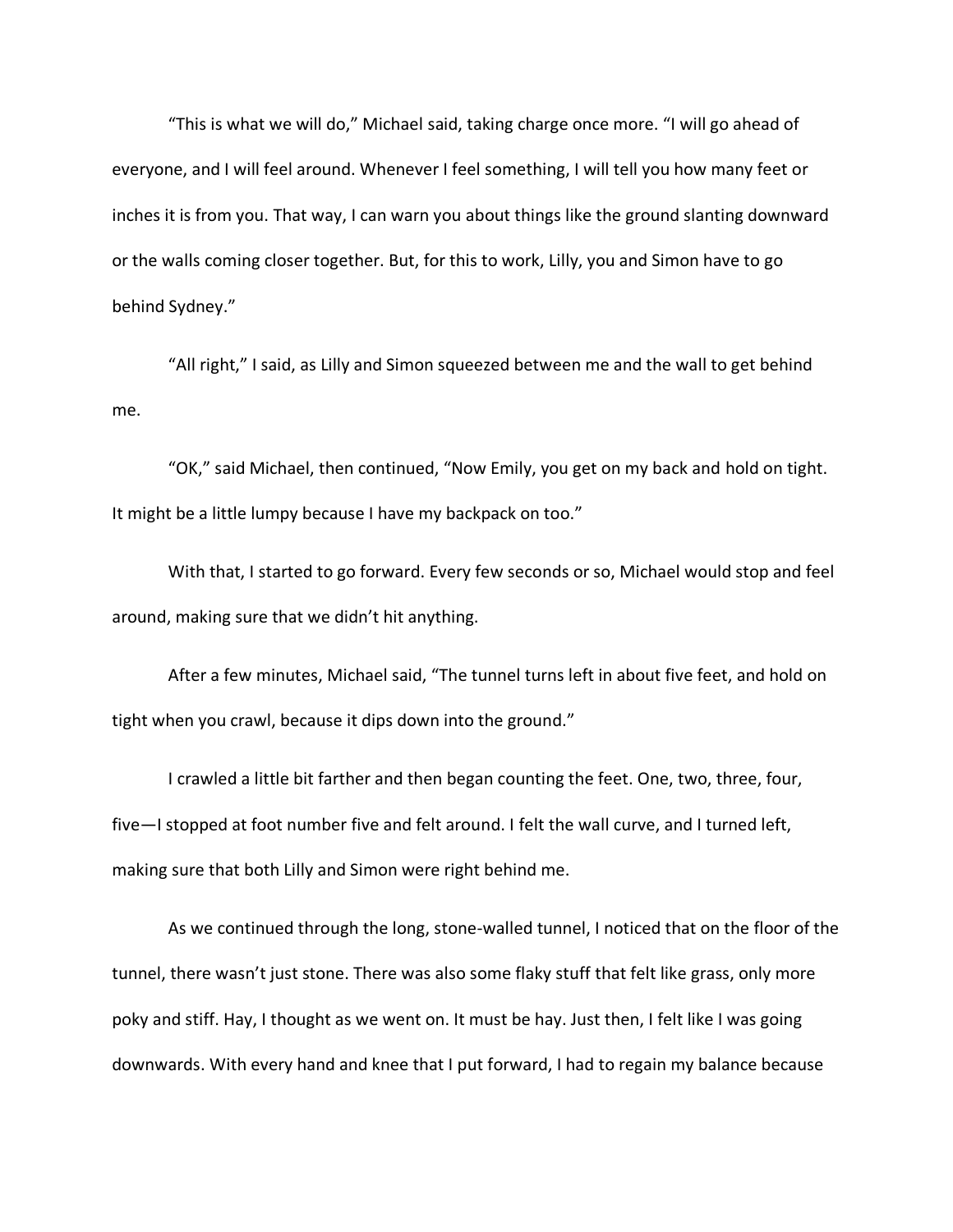the ground was tipping downward. For the next five minutes of crawling, the ground kept going deeper. Finally, the tunnel bottom became flat again, and Michael said, "I think we are almost there." But he said no more because as we went farther, I heard voices close by.

When we came to a place close to the end, Michael and I started feeling around again. Since I couldn't see anything, I had to depend on texture to find anything. At first, I only felt stone and more stone, but then, my hand banged against something wooden. Another door, I thought, as I tried to find the knob. But there was no knob. But how could this be? Then suddenly, as my hands were feeling the door, my finger stabbed a softer place of wood on the door. I didn't even have to force my finger through the wood. It just went right through, and when I removed it, a tiny stream of light poured in.

I put my eye right to the hole and looked through. At first, I couldn't tell what was there, but then my eyes adjusted, and I saw more clearly. On the other side of this door were two of the elves. They were walking around, talking to each other. As they paced, their shoes made little thumps and clunks, so it was hard to catch what they were saying. All I heard were a few words: "captive", "human", and "great for spells!"

I turned around and, for the first time since entering this tunnel, saw the faces of my siblings. Lilly and Simon were so scared that they were clutching each other as tightly as they could. Emily started to whimper softly.

"Shh, Emily!" I said anxiously as I patted her head.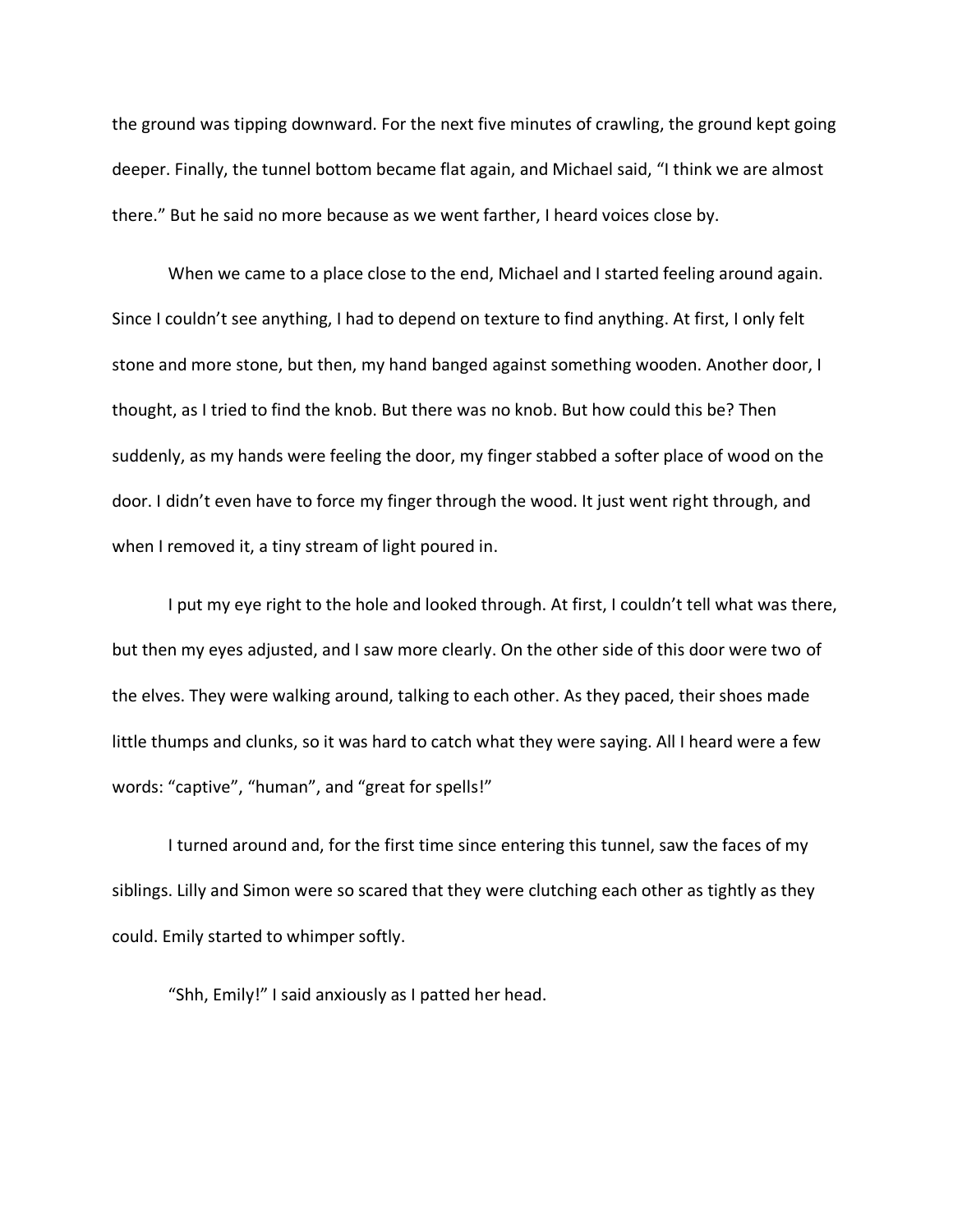I held my breath as I again put my eye at the hole in the door. The elves had stopped pacing and were now standing still like statues, listening. I saw them stare straight at the door, so I quickly removed my eye from the hole and ducked down.

"There are more humans around here, and we should get them," an elf voice said. "Get the whole team together and form a search party. Tell them to look in every nook and cranny until they are found."

"Yes, all right," said the other elf. His voice sounded rough and stiff.

With that, both elves started walking away from the door. When I was sure they had left, I whispered to Michael, "we have got to get to the other side of this door and find a hiding place."

"OK," Michael agreed, "but they are searching for us in the building, and we are safest here."

"I know," I replied, "but then we can't rescue Mother and Martha."

"I guess you're right," Michael said. "And anyway, it's kind of uncomfortable in this tunnel."

"So do you know a way for us to open the door?" I asked hopefully.

"Well, let's see." Michael felt the door and then continued, "All we have to do is push on it, and I think we can open it." Michael and I put our backs to the door and pushed on it with all our might. The door made a long, low creak and then opened. Michael picked up Emily, and I took Lilly and Simon by the hand. As soon as we were out of the tunnel, I couldn't help but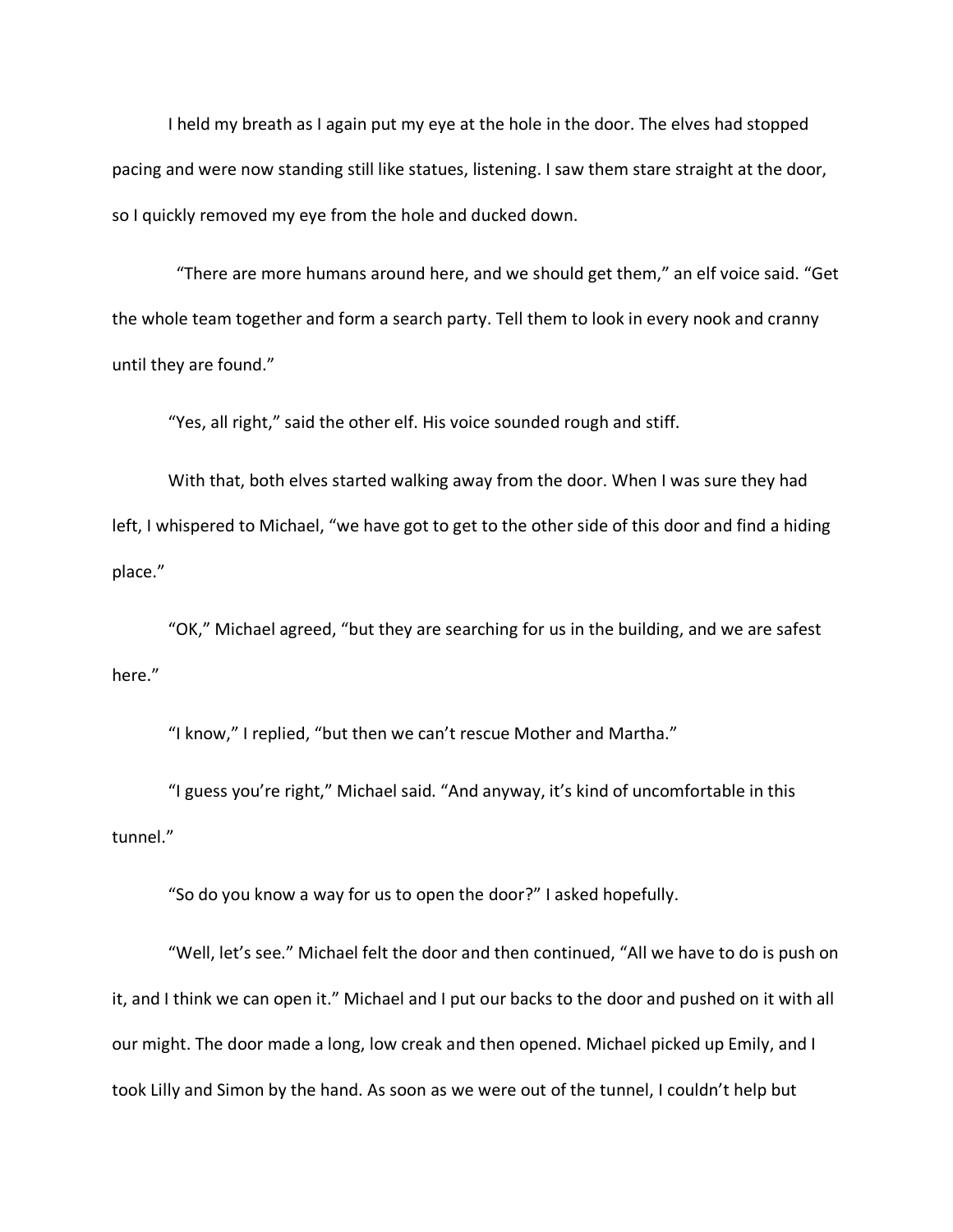stretch. Even though I couldn't see outside, I knew it was almost night. We tip-toed across the floor over to another door. I opened it and was surprised to see that it led to a staircase. The stairs went downward to another door.

I looked at Michael, and he nodded. Before we went down the stairs, I was careful to shut the door behind us. We crept down the staircase, and when we got to the last step, I opened the next door. I was so surprised at what was there that I practically fell backwards. Behind this door was a huge and stone-walled dungeon.

I peered in through the doorframe and saw that no one was there except one person: Martha. Even though Martha wasn't frozen anymore, she was so terrified that she was hardly moving. She was shivering with cold and had a tear-stained face.

"Oh, Martha!" I cried as I ran to hug her. I didn't know what to say, so I just said, "I am so glad that we found you."

"I don't think it is safe to just wait here in the middle of this dungeon," Michael said.

I looked around for somewhere to hide and I saw a door in the corner of the room that was the same type of stone as the dungeon walls.

"It's like a closet," Simon said.

We all crawled into the closet and shut the door. In this closet, there were two boxes, so I sat down on one and took Emily from Michael while he unloaded the blankets and food from his backpack. I took one blanket from him and wrapped Martha in it, then I took the other blanket and spread it on the floor of the closet like a picnic blanket.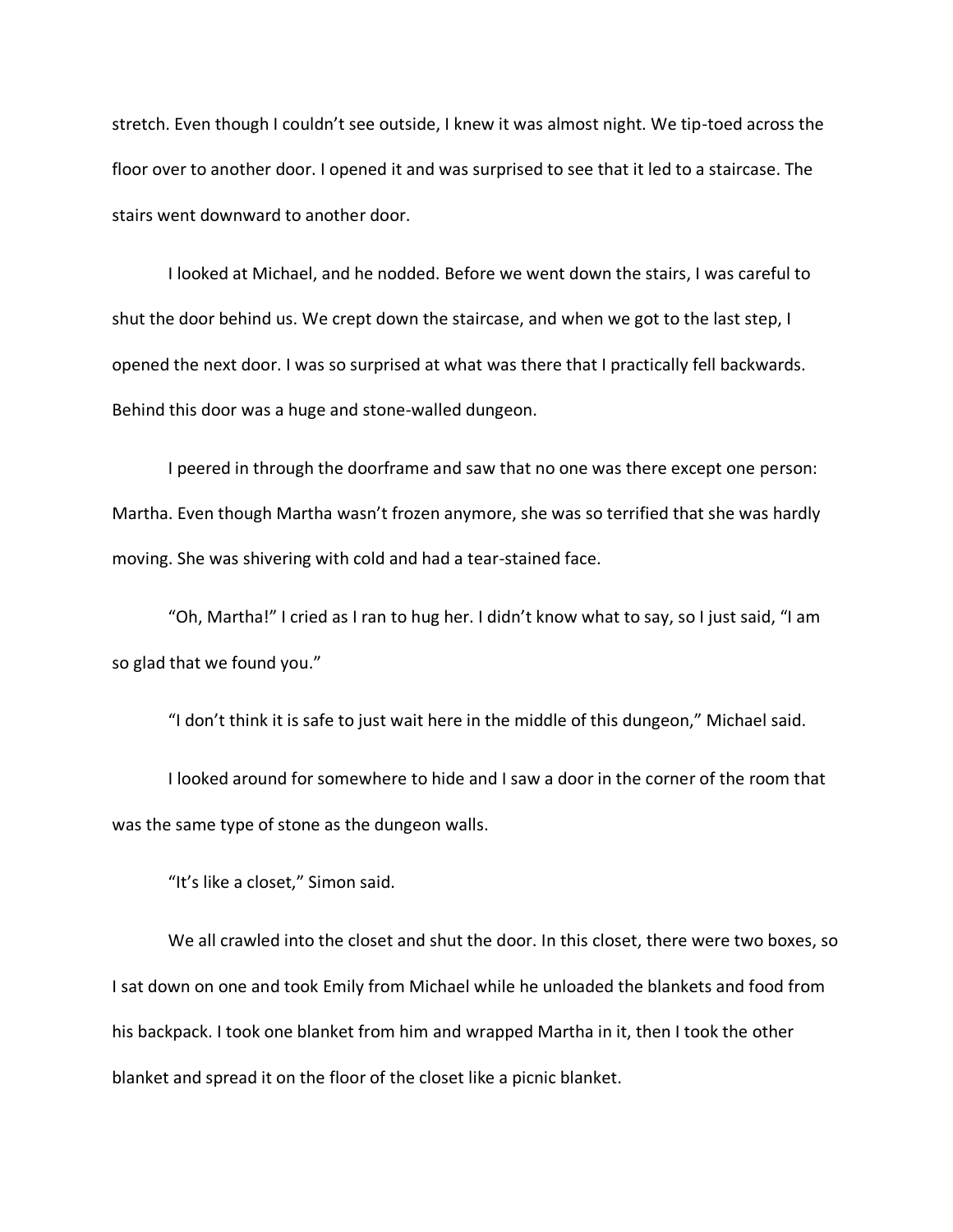Next, I got the food and laid it on the blanket. Four of the six apples had bruises, and the crackers inside the box were crumbled, but nobody cared because we were all so hungry. Everyone gobbled up the food, and when it was all eaten, we all fell into deep sleep. I woke up to the sound of a high-pitched shriek.

I listened and heard one elf say, "They are gone!"

"What!" another elf said.

"Tell the search party to search for the little girl too!" the first elf said. "And go defend the grown-up person in dungeon eighteen! Place the guards there!"

By the time the elves had left the dungeon, everyone in the closet was awake.

"What on earth was that?" Lilly asked.

"The elves," I replied. "They discovered that Martha is gone."

I opened the closet door and then went to the only door that led out of the dungeon. I turned the knob and pulled. But the door would not open. I darted back to the closet and said frantically, "The elves locked the door so we can't get out!"

"There must be some way," Michael said. He got up and started looking around for an exit, but it was no use.

I went back to the closet to be with my younger siblings and look for a way out there. I looked around, hoping that there would be some way to get out in this closet, because it didn't seem like Michael was having any luck.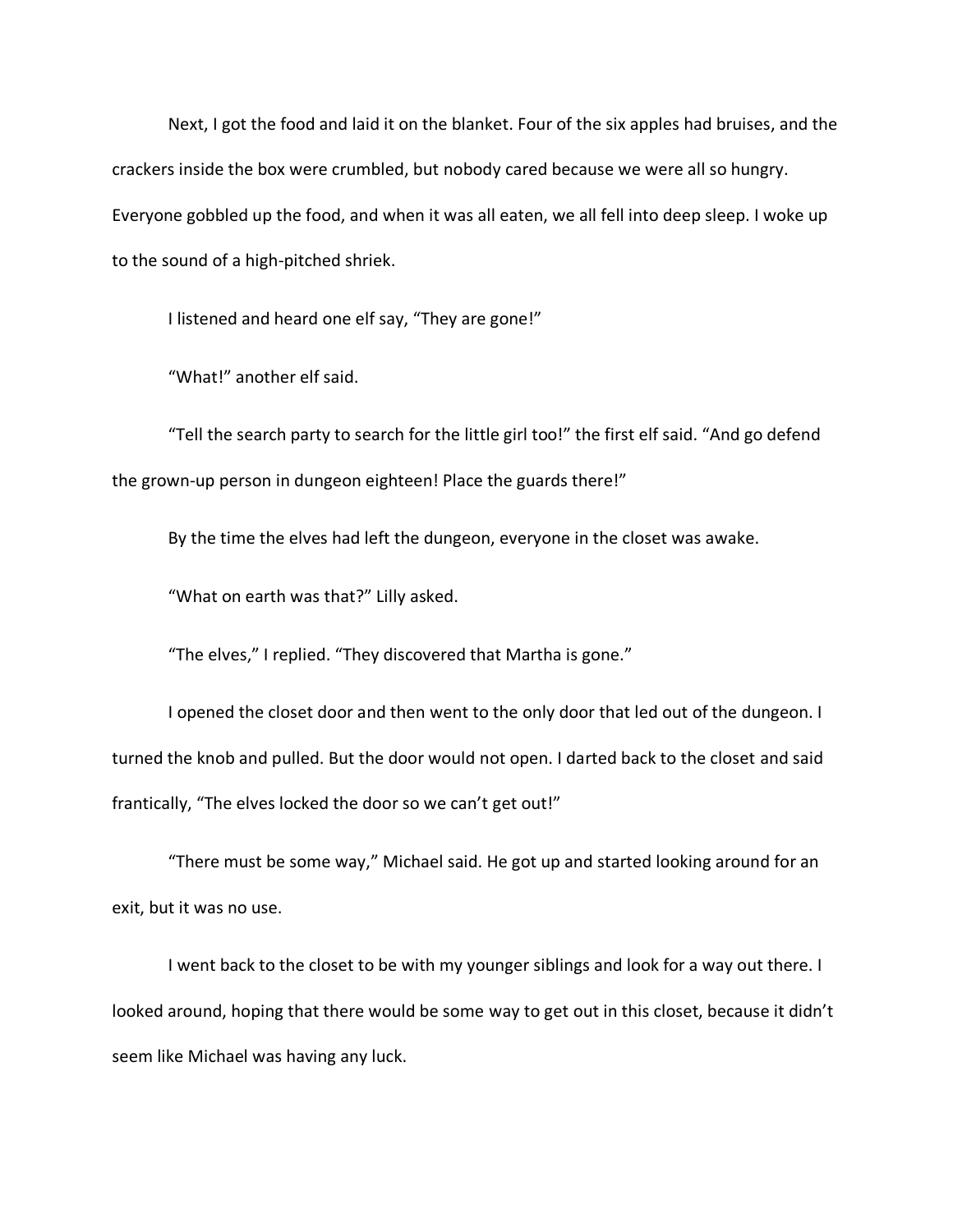Then, suddenly, Simon said, "Hey, what's this?"

I looked over to see what he had found and saw that near his hand, in the corner of the closet, was a shiny golden key. I picked it up and examined the end that would go into the hole to which it belonged. The end had a few spiky little points that were sharp, and at the very tip, it had a long spike. Seeing the spike reminded me of crawling through the spine fields, farther back in our journey. I quickly pushed that thought away and started to look for a hole to fit the key.

I searched and searched for it but couldn't find a hole. Then it occurred to me. A hole might be on the ceiling. I stood up and skimmed the ceiling with my finger. Suddenly, my hand hit a depression. I took the key and stuck it into the hole, hoping that it would fit. It did. I turned it and pulled the vent down. Now, I thought, if there was only a way to get up there, maybe then we could escape.

I scanned all around the dungeon and the closet. Then I spotted the two crates in the corner of the closet. I quickly stacked one crate on top of another and called Michael to come over. Once he came, I said, "Michael, you get on top of the crates and see what's up there."

Michael did what I told him, and when he came down, he said, "Well, it's not much, but when I looked up there was another ladder on top of the first one. I think it might be a chain of ladders."

"Good," I said. "Michael, you take Emily, Lilly, Simon, and Martha up on the boxes and onto the first ladder. Then I will follow you."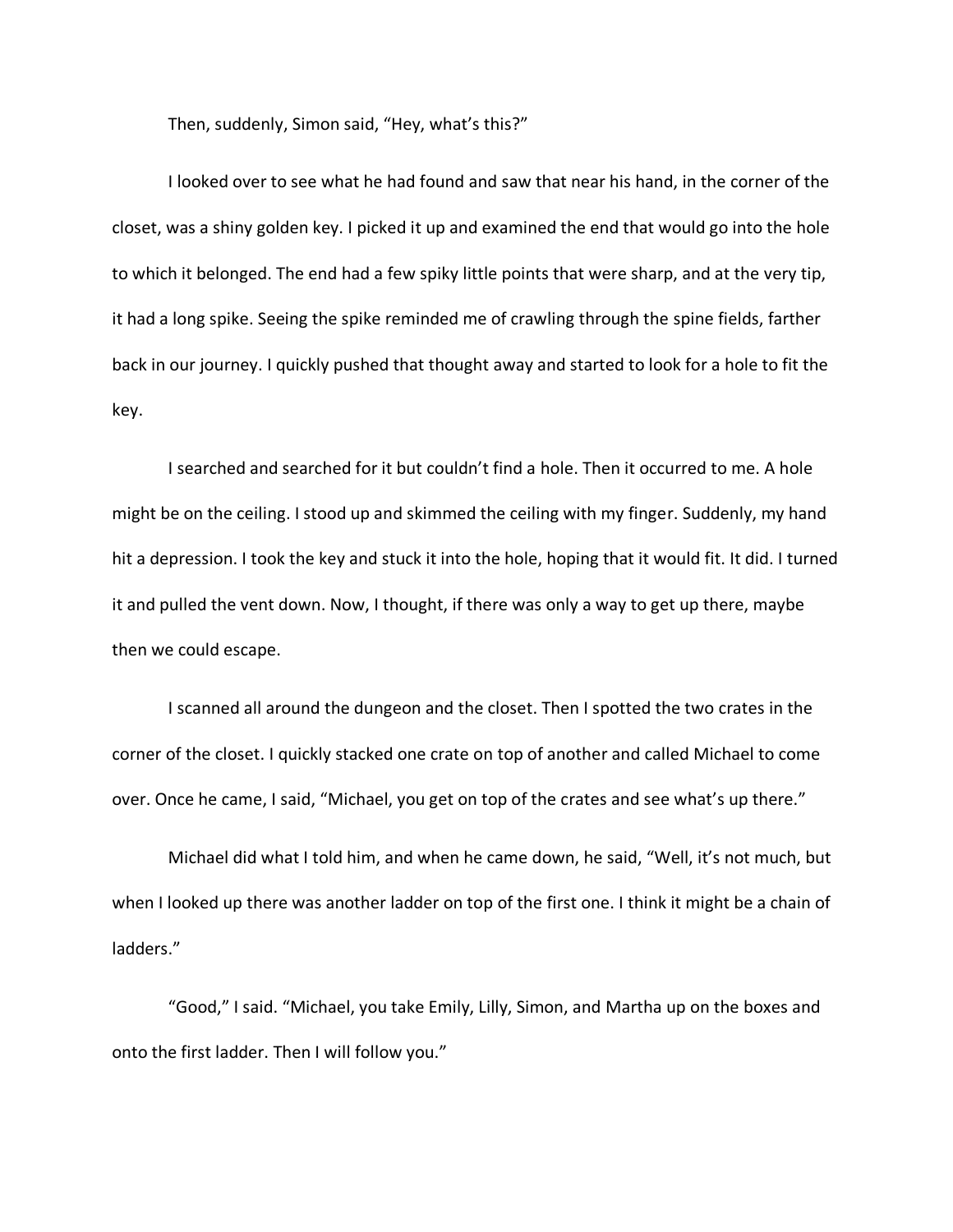As Michael took Emily and put her on his back, then started helping the smaller siblings up the ladder, I packed up the blankets. Even though all the food had been eaten, I wanted to make sure that we didn't leave behind any clues. So, I picked up the cracker box and put it in too. I shut the closet door and then started up the ladder. As I climbed the first ladder, I noticed that it only had eight rungs.

We climbed one ladder after another, but it seemed never-ending. After climbing some ladders, I decided to count how many I had climbed up. When it had been five minutes from when we had started ascending, I had counted that we had climbed ten ladders. After another five minutes, it was twenty ladders in all. Finally, I heard Michael whisper to me that they were at the top of all the ladders.

I am almost there, I thought. I climbed the last ladder and saw, to my surprise, that the ceiling above us was pointed upward.

"This must be a tower, I said.

I stood up and looked around. There was a small, foggy window, just the right level for someone to see us.

"Quick, Michael!" I said softly. "We need to duck down."

Once everyone was kneeling on the floor of our landing spot, I saw that there was a crack in the wall. I looked through it and saw that right under our feet was the elves' potion room.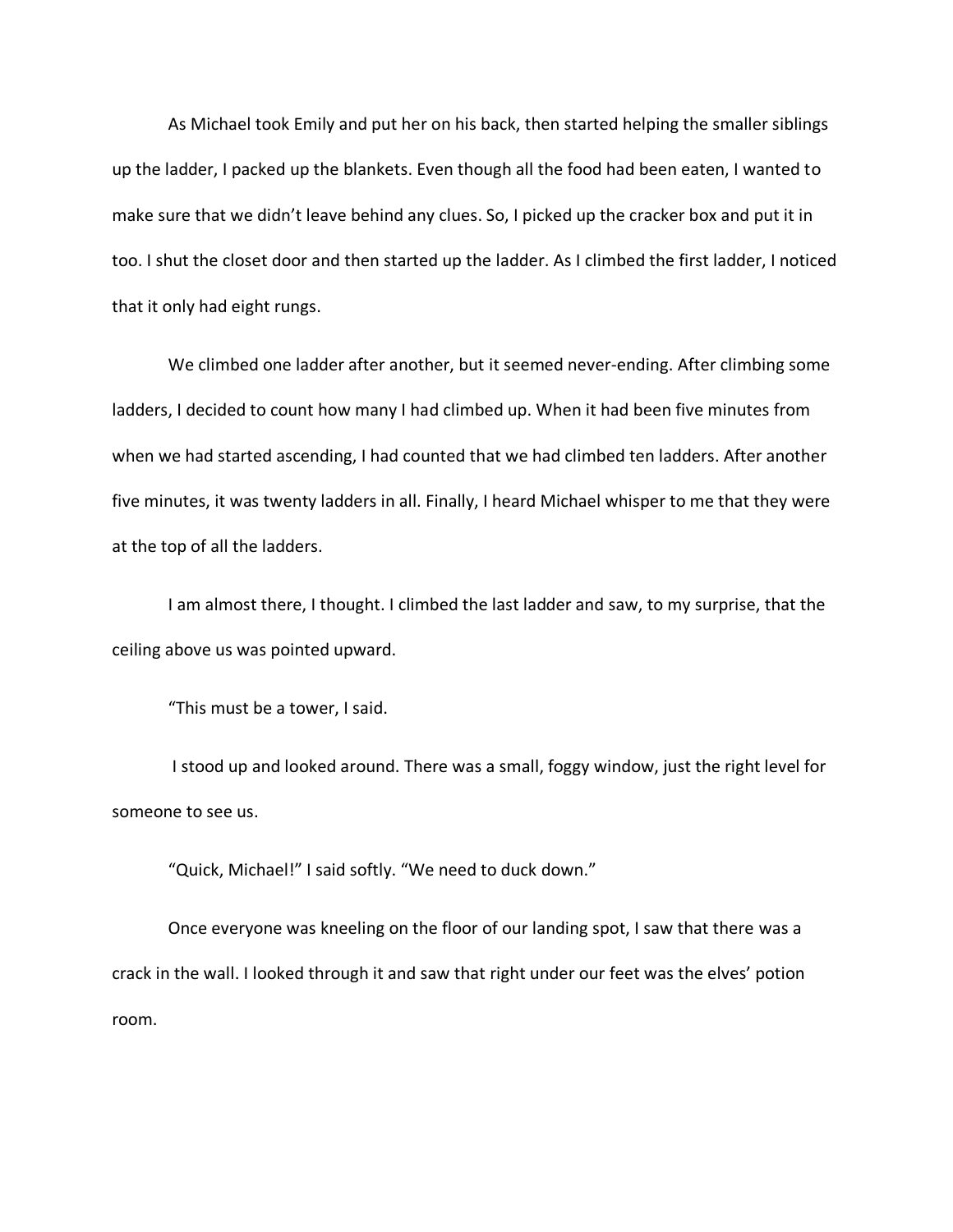I put my eye directly in front of the crack and peered through. I saw three elves walking around near a table filled with tall bottles and cans, which I suspected were filled with evil potions. I motioned for my siblings to be as quiet as possible, while Michael joined me in looking through the crack.

I couldn't hear their words, but I knew that they were talking. Finally, the elves went out of the room, and I whispered to Michael, "We have to get out of this tower, or we won't make any progress."

"Yeah, I know," Michael replied. "But how can we get out?"

I tried looking at the ceiling of the tower, but then I remembered that the best way out would be through the floor, because it was the potion room's ceiling. I pushed on each tile of the floor, just to see if one was loose. When I pushed on the tile in the very middle of the floor, it gave way and crashed to the ground below.

Now, we had to figure out how to get down, and quickly, before the elves came back. I looked around the tower for anything that would lower us to the ground, and I spied a long, coiled up rope. I quickly grabbed the rope and tied it to a hook on the window. Then I let the rope fall through the gap the removed tile had made to the ground in the potion room.

Next, I turned to Michael and said, "You take Emily in your arms, and I will guide Lilly, Simon, and Martha down. Once we're both down the rope, we'll find a hiding place."

Michael did that, and he went down the rope with Emily. Then I helped everyone else down and then slid down myself.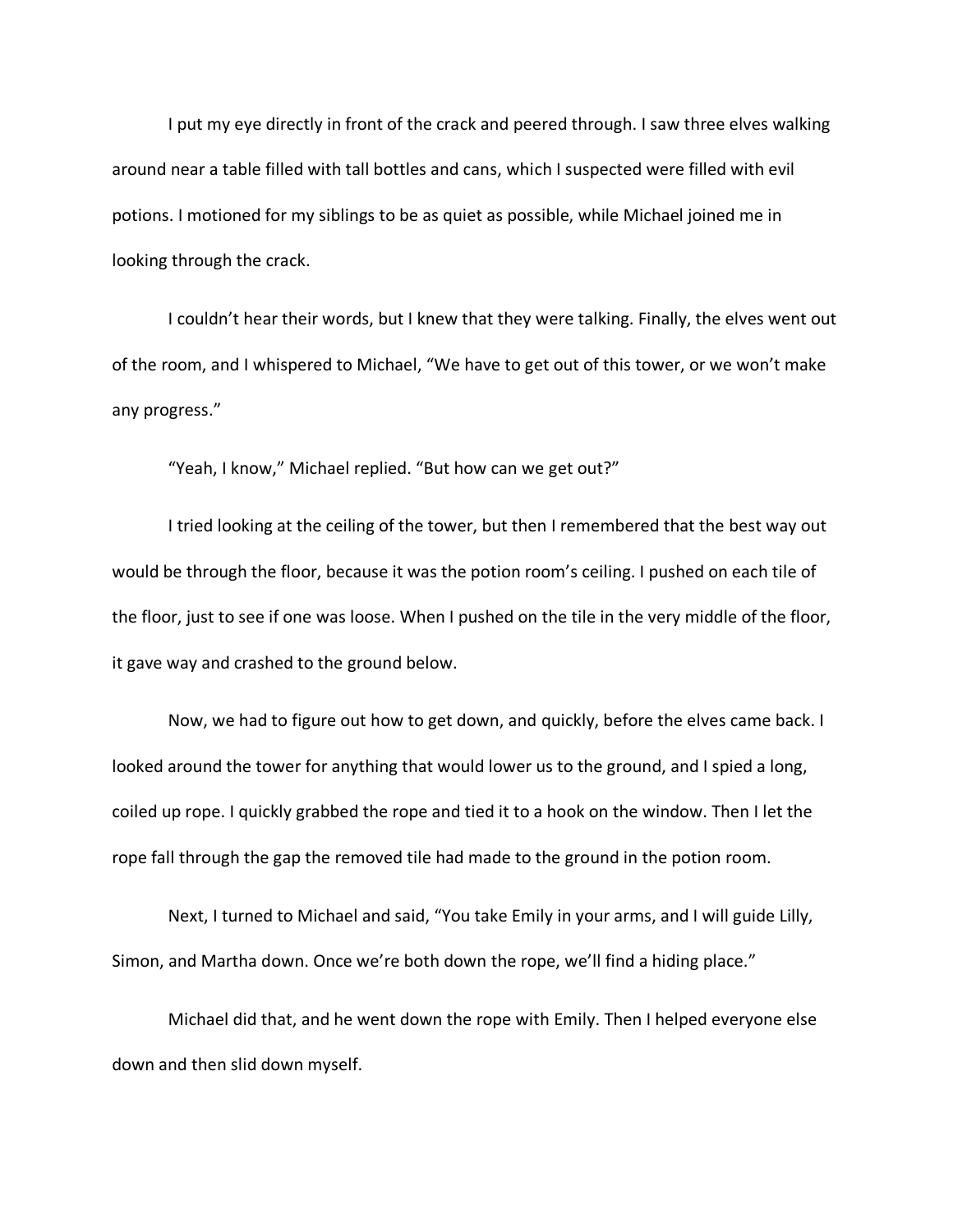"Now we have to find a place to hide," I said, as quietly as possible.

We looked and looked, but there were no hiding spots, so reluctantly, we decided that we would have to go out the door.

I got down on my knees and peered through the space under the door. Outside it was a hallway, and there were no elves in sight.

"Now!" I said to my siblings. "We need to go out now!"

Lilly opened the door, and we all tip-toed out. I guessed that the elves were still looking for us and wouldn't be gone for long, so we had to find somewhere to hide, but we still had to make progress.

Suddenly, I heard footsteps. I desperately looked around for a hiding place, and my eye caught sight of a door. It was the only door in this particular hallway, so we all ran to it and opened it. I was so worried to make sure that we all got through the door in time that I neglected to notice what the label on the door said: "Factory".

As soon as I opened the door, I knew we had no escape. There, behind the door, was the elves' factory that made magical potions. And working to make these potions were about three hundred elves, laboring in assembly lines.

All of us dove for shelter. I chose a space behind a cart of potions ready to be shipped away, which, luckily, was right next to the door. I grabbed Martha and Simon and pushed them behind the cart with me. While I found my hiding space, Michael found his. He dove behind a conveyor belt line that didn't have an elf placed behind it and took Emily and Lilly with him.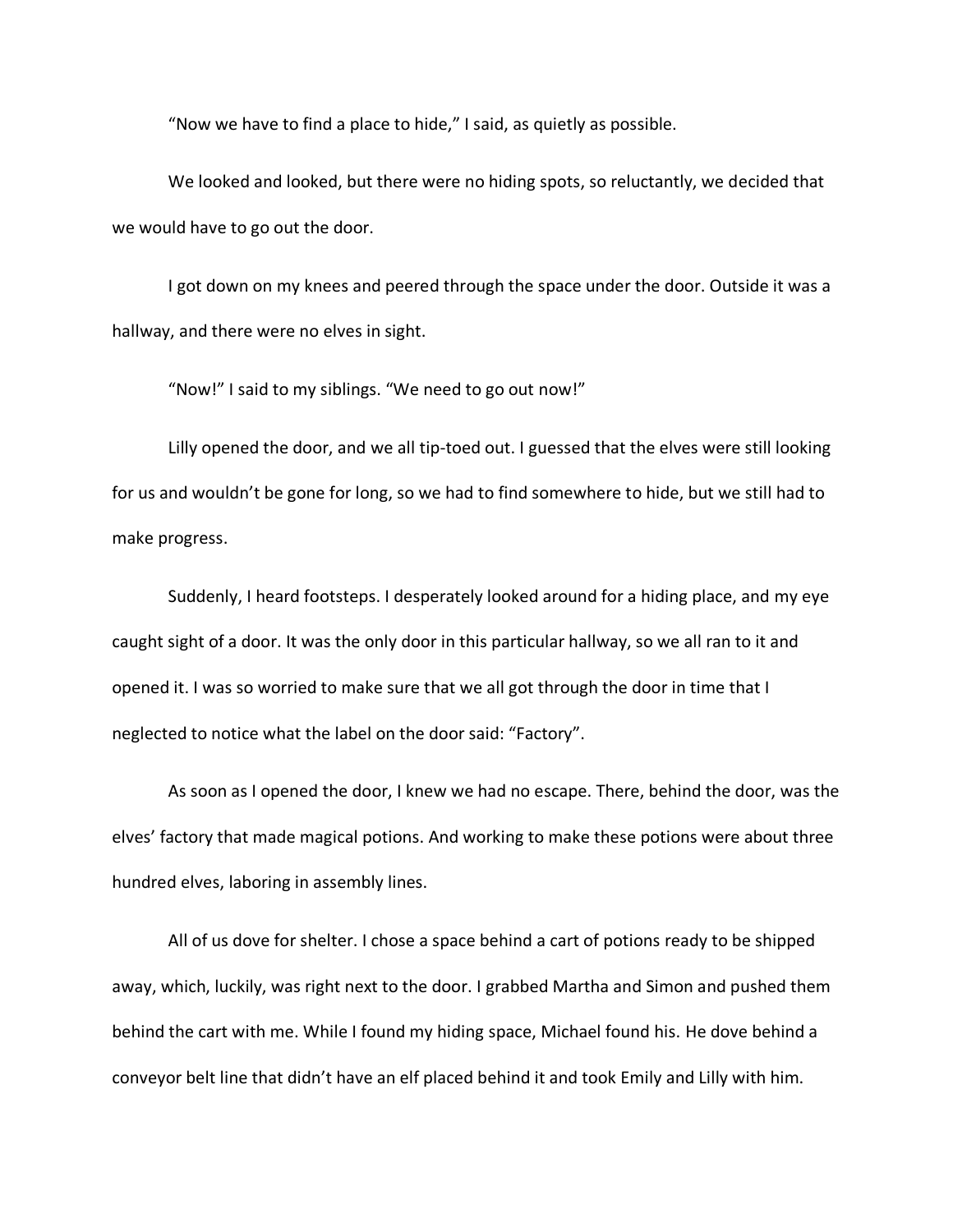Fortunately, we both got to safety in time so that we wouldn't be seen, but the elves nearest to the door had heard the door open.

"Hey," said one elf. "Who just came in?"

"Yeah," said another elf. "I heard it open."

I held my breath, but my heart was beating so fast that I was sure to be heard. Then, suddenly, a thought struck me. All it would take for the elves to discover me would be for them to roll away the cart that I was hiding behind. And, as for Michael, he could be discovered even more easily, because all it would take would be an elf going behind that conveyor belt table, and they would see him.

Then, what I feared happened. An elf walked in and took a step behind the conveyor belt that Michael was hiding behind.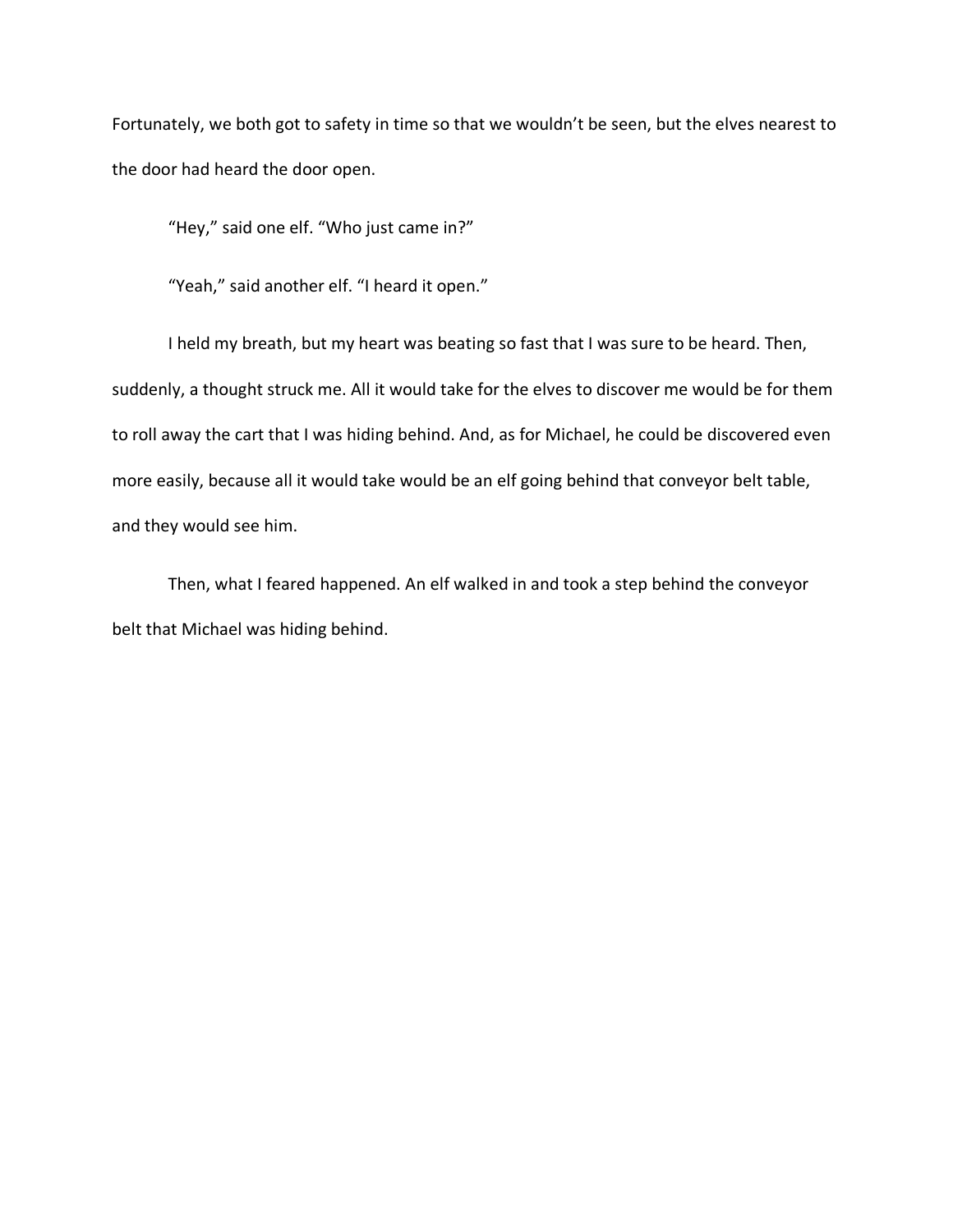#### **Chapter 4**

I held my breath as I peered over to where Michael was. Any second now, the elf would look down and see him. Then, it occurred to me. Wherever Michael went, I must go too, for we could not get separated. I watched carefully, ready to spring up at any moment. The problem was that the elf was blocking me from seeing Michael, and the angle of the cart made it impossible to reposition myself.

Just then, the elf stepped to the right, and I saw what Michael was doing. He was holding Emily tightly and taking Lilly by the hand. Then, he jumped up and started running for the door.

I was so surprised by this action that I completely forgot what to do. I just sat there for at least three seconds before realizing what I had to do. I sprang up, grabbed Simon and Martha's hands and darted for the exit.

By this time, Michael was at the door and had his hand on the knob. I sprinted the last few leaps and caught up with him. Michael turned the knob, and we all scrambled through.

While we were doing this, the elves had, of course, seen us. When I was running, I heard one of them squeal, "Hey, more humans!"

After that, I heard elves running after us, but I didn't look back at them. On the other side of the door was another hallway. Without a word, all of us knew what to do: find another door and find it quickly. There were no doors in this hallway, so we all ran. We turned corner after corner and, after turning three of them, we came across a big door marked "Storage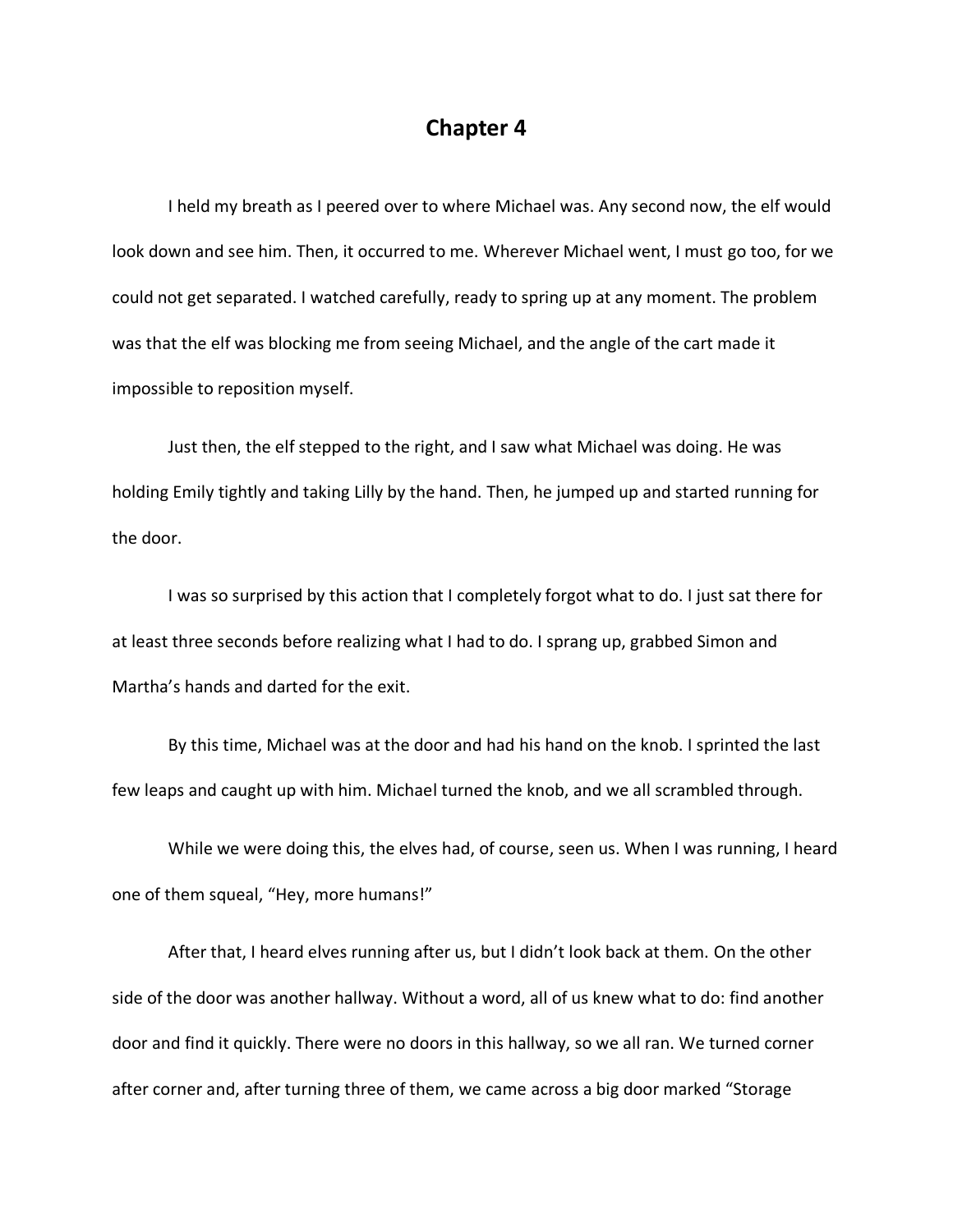Room". There was no time to look for more doors, so I opened it, and we crowded into it. When we shut the door behind us, it turned pitch black, so I reached for a light switch.

When the light turned on, I saw that the room we were in was filled with glass bottles and cardboard boxes. Thank goodness no one is here, I thought, as I looked around for a place to hide. There were mostly just shelves with bottles on them filling the room, but the area behind the boxes could most likely fit all of us.

"Michael, quick," I said urgently. "Move the six boxes forward a bit and then get everyone behind them."

Michael did that, and everyone clambered behind them. I switched off the light again and, since there wasn't any more room behind the boxes, climbed into a box. The box seemed to contain bubble wrap as well as some clanking jars. It was big enough for me to curl up on my side, so I did that and also pulled some of the bubble wrap over myself to avoid being seen.

From inside the box, I heard the elves outside the door, in the hallway.

"Duck!" I whispered to my siblings, as the door cracked open.

The room was partially filled with light as two elves stepped in. They flipped on the light and looked around. I closed my eyes tight as if it would make me invisible, but of course, it wouldn't make a difference. The elves quickly glanced around the room and then one of them said, "Well, I guess they're not in here. Let's look in the other rooms."

Then both elves headed out the door. I sighed with relief as we all climbed out of our hiding spots.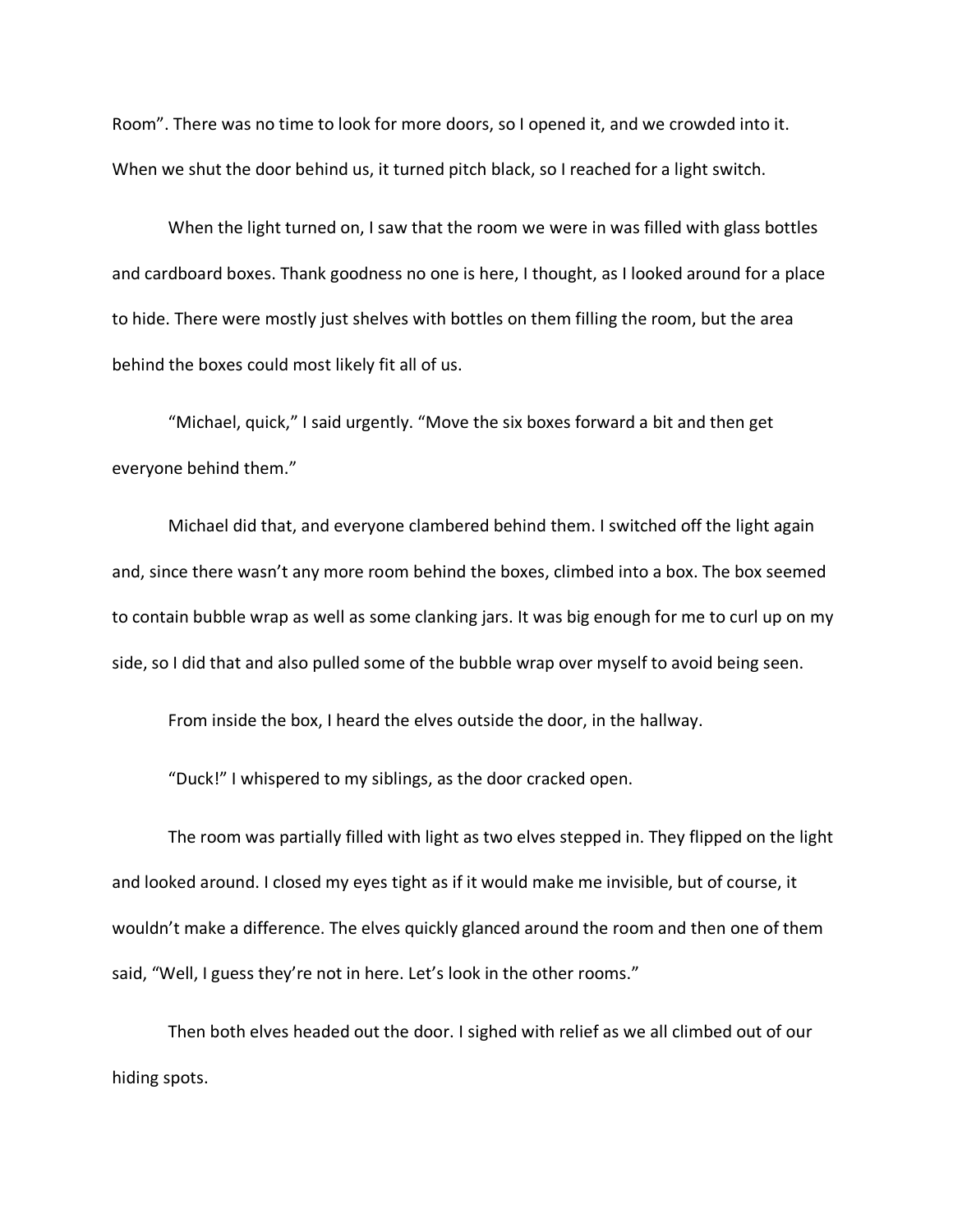"That was close," I said, as I dusted myself off.

"Yeah," said Michael. "But where do we go now?"

I glanced outside the door, but there weren't any doors near this one. I sat down on a closed cardboard box and tried to think, while Michael looked around the room. I was so relieved that the elves hadn't seen us and was trying to think so hard, that I didn't stop to notice the light. It was on, and, apparently, it normally wasn't on unless an elf was there. I also didn't hear the elf coming toward the door, which was wide open.

When the elf came close to the door, he saw the reflection of the light on the glasspaned window outside the storage room.

"Ahh!" the elf screamed. "I found them!"

A whole troop of elves came to the door, and then the elf who had screamed stepped in front of the door frame. All of us were so frightened and startled that none of us could move a muscle.

When I had regained my composure, I decided what to do. I grabbed Emily and caught Simon's hand, then I started running as fast as I could through the doorway and past the elf, then darted down the hallway. When I was halfway down the hallway I shouted, "Michael, come on!"

Michael came dashing behind me with Lilly and Martha, and we both picked up our pace. Even though running with Emily in my arms was hard, I was so scared that I didn't pay attention to it. By this time, we had turned the corner of the hallway and had started down the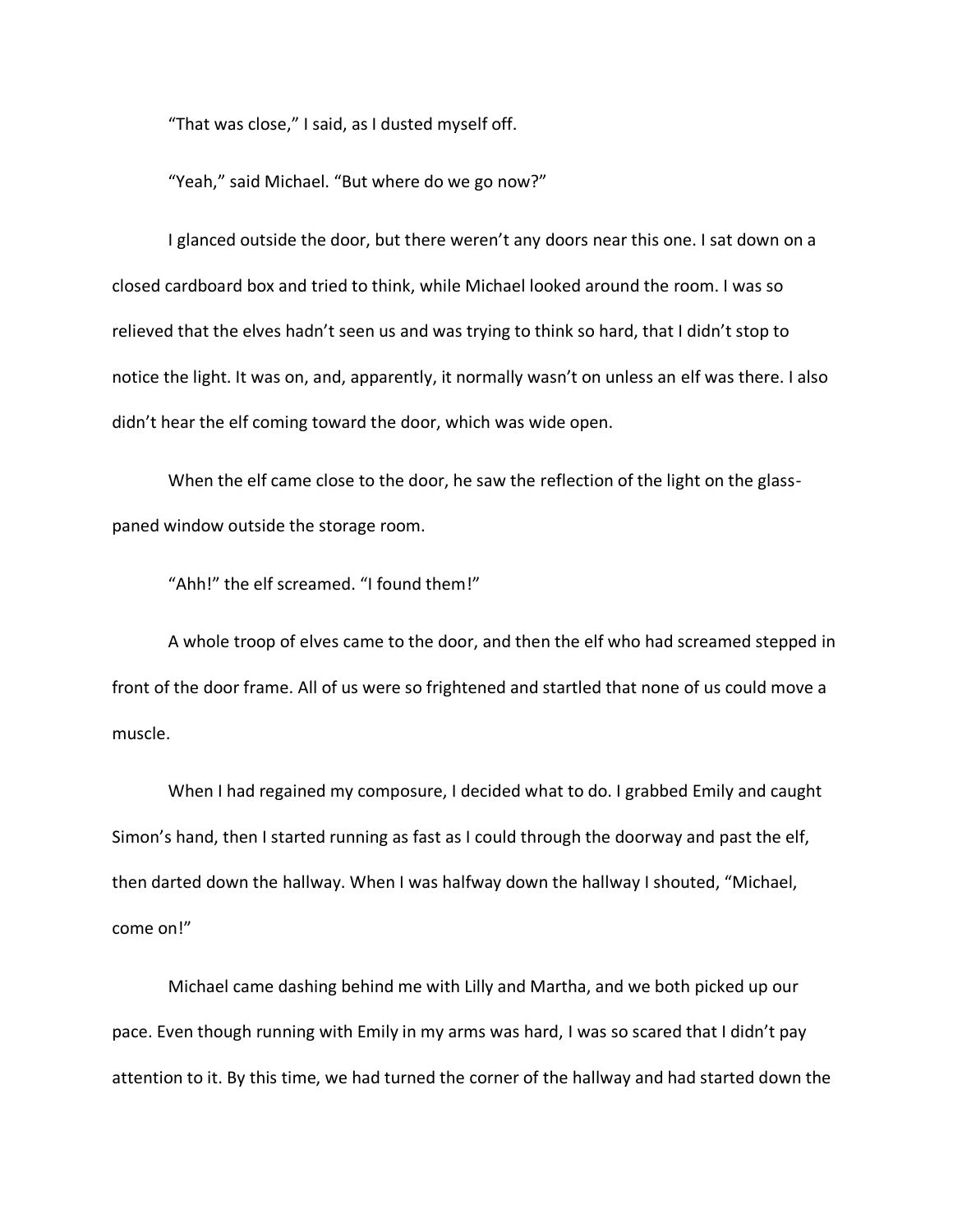next. I looked over my shoulder to see how far back the elves were. To my relief, the closest one had just turned the corner and was half a hallway behind us.

By now, Michael had started to get ahead of me because I was carrying Emily. I looked around desperately for a door, and I saw something that seemed like a door but was different. An elevator, I thought. Even though we were close to it, it seemed like forever before we reached the elevator and pushed the button. Thankfully, the door opened quickly, and we all crowded in. I pushed the down button on the inside, and the elevator lurched and started going downward. I leaned against the side of the elevator, catching my breath.

"What if they're waiting at the bottom?" Michael said in a worried voice. Just then, the elevator dinged, and we came to a stop. The door slid open, and the hallway on the other side was empty.

"Quick!" I said. "Let's find somewhere to hide before they come!"

Since there were no doors in this hallway, we ran to the next one. In this hall, there was only one door. That door was labeled "Dungeon". Beside that word was the number eighteen.

"This is the dungeon that Mother is in!" Lilly exclaimed.

I put my hand on the knob and opened the door. Like the other dungeon, there was a set of stairs and another door at the end of them. We stepped down the steps, and I shut the door behind us. Michael opened the door at the bottom of the steps, and we all walked through.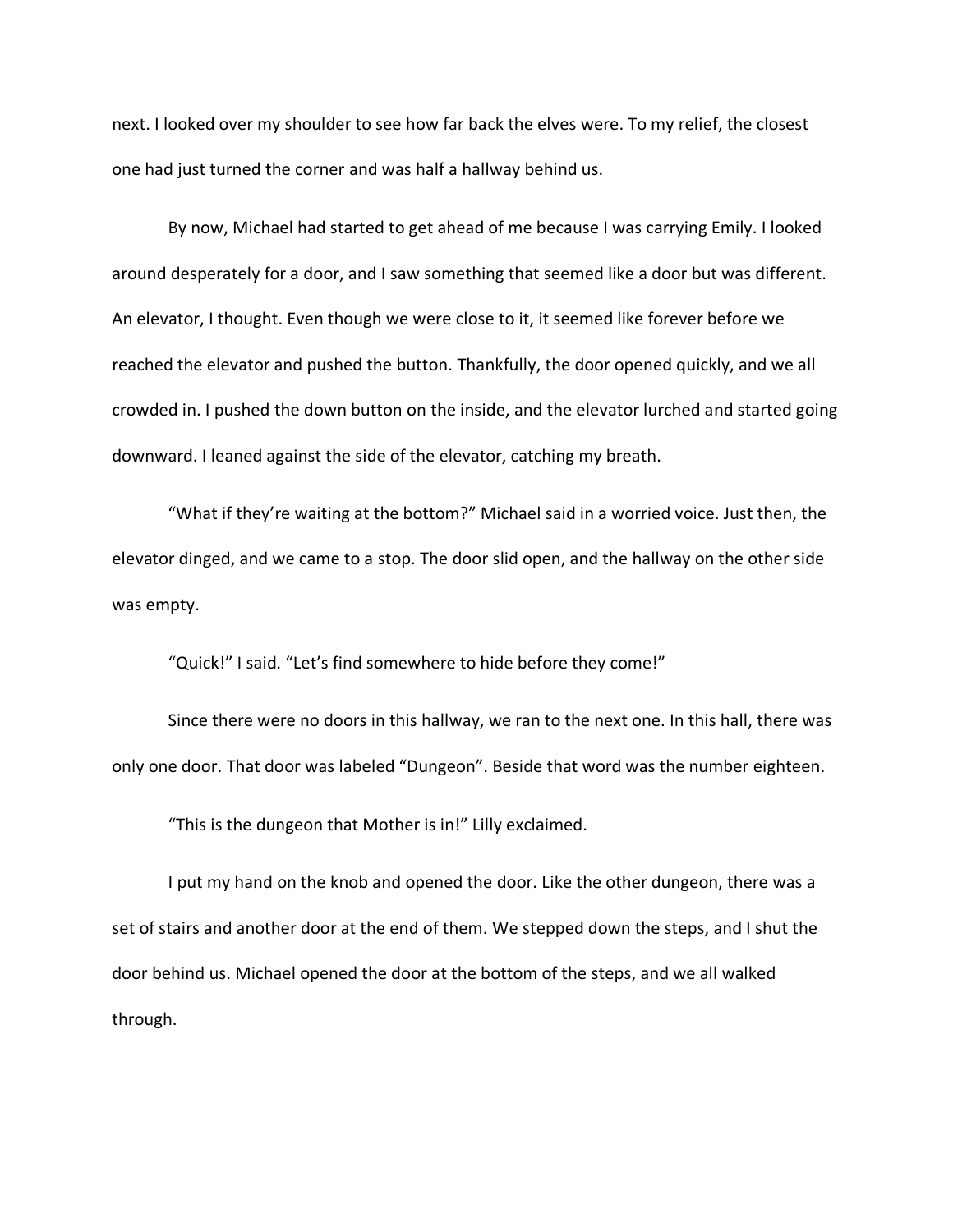There was Mother. She was unfrozen and looking helplessly around. Even though I had been expecting to see her, I was so stunned by my own mother sitting on a stool in a dungeon, so much that I couldn't say a word. However, Mother could, and when she looked at us, she was so surprised that she thought that her mind was playing tricks on her. The first time she saw us, she exclaimed, "My goodness, I…."

Then she closed her eyes and said, "Oh great, now my eyes are trying to deceive me!"

Then when she opened her eyes, of course we were still there. "What in the world? Children?" she said. "How did you…."

She was too stunned to go on, but she ran to hug us.

"There isn't time to explain everything," Michael said frantically. "We just need to hide." This dungeon also had a stone-walled closet, so we all crowded in there.

"Here, Mother," Michael said as he handed her a blanket. "You must be cold."

"Why, um, yes, as a matter of fact I am," Mother replied. "But how did you know?"

"Well, it's a long story, but Martha got captured when we first got here, and we had to rescue her, and when we found her in a dungeon just like this one, she was cold."

"Oh, I see," Mother said. "Why, Emily, you're here too!"

Emily nodded and reached out for her. Mother sat down and took Emily in her lap.

"Quiet, everyone!" Michael commanded. "Here they come!"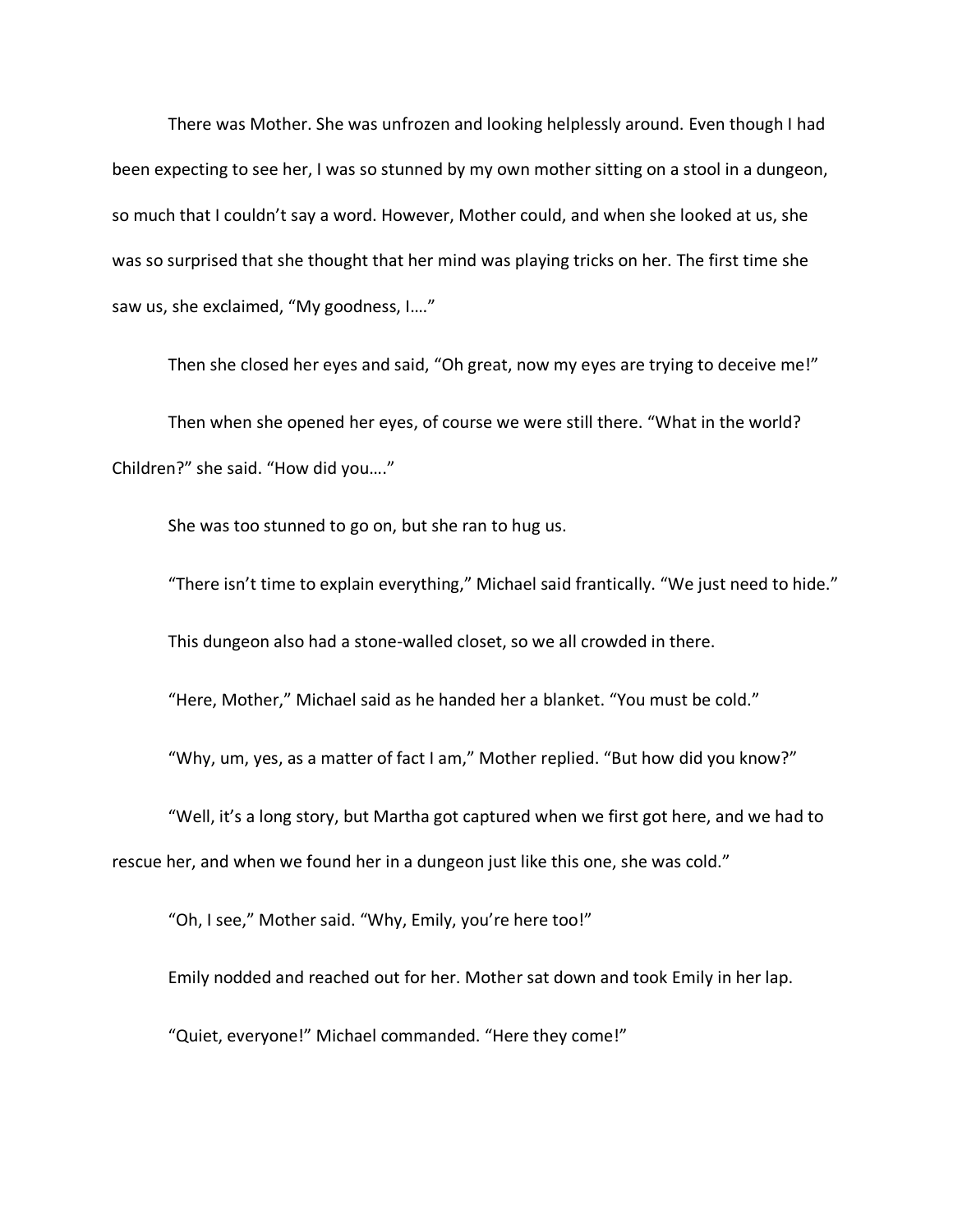I heard footsteps coming into the dungeon, then a voice saying, "Oh no, now the grownup person is gone too!"

"It is absolutely needed that we find them!" said a determined elf voice.

Unfortunately, this time the elves did not miss the closet. "Well, what is this?" a sneering elf voice said, as he came to the closed closet door.

My eyes darted around for an escape. The door opened and, once again, there was an elf standing in front of it. This time, it was Michael who had to run first. He dodged the elf and sprinted out of the closet, followed by Lilly and Martha. Mother hurriedly picked up Emily, and we both ran. By now, there were about ten elves planted firmly around the dungeon, so we had to dodge all of them. Michael quickly reached the stairs, and everyone else was right behind him. I flung open the door at the bottom of the staircase, and we all stampeded up it. When we were at the top, Michael pushed open the other door. Behind it was a huge army of elves.

Michael, again, was the first one to take action. He edged himself along the wall right near the top of the stairs, only to realize that he was cornered. Luckily the elf nearest to him turned his head, and he made his escape. This was the signal to the rest of us, even Lilly and Martha, because they hadn't gone with Michael. We all scampered along the wall, scooted past the elf looking the other way, and started running.

The first corner that we turned led to a hall that was different from the other halls we had seen. This hallway only had bedrooms. By this time, Michael was way ahead of us. I saw him dash into one of the bedrooms, so the rest of us followed. Inside the room was a bed, dining table, coffee table, and another door that probably led to a kitchen area.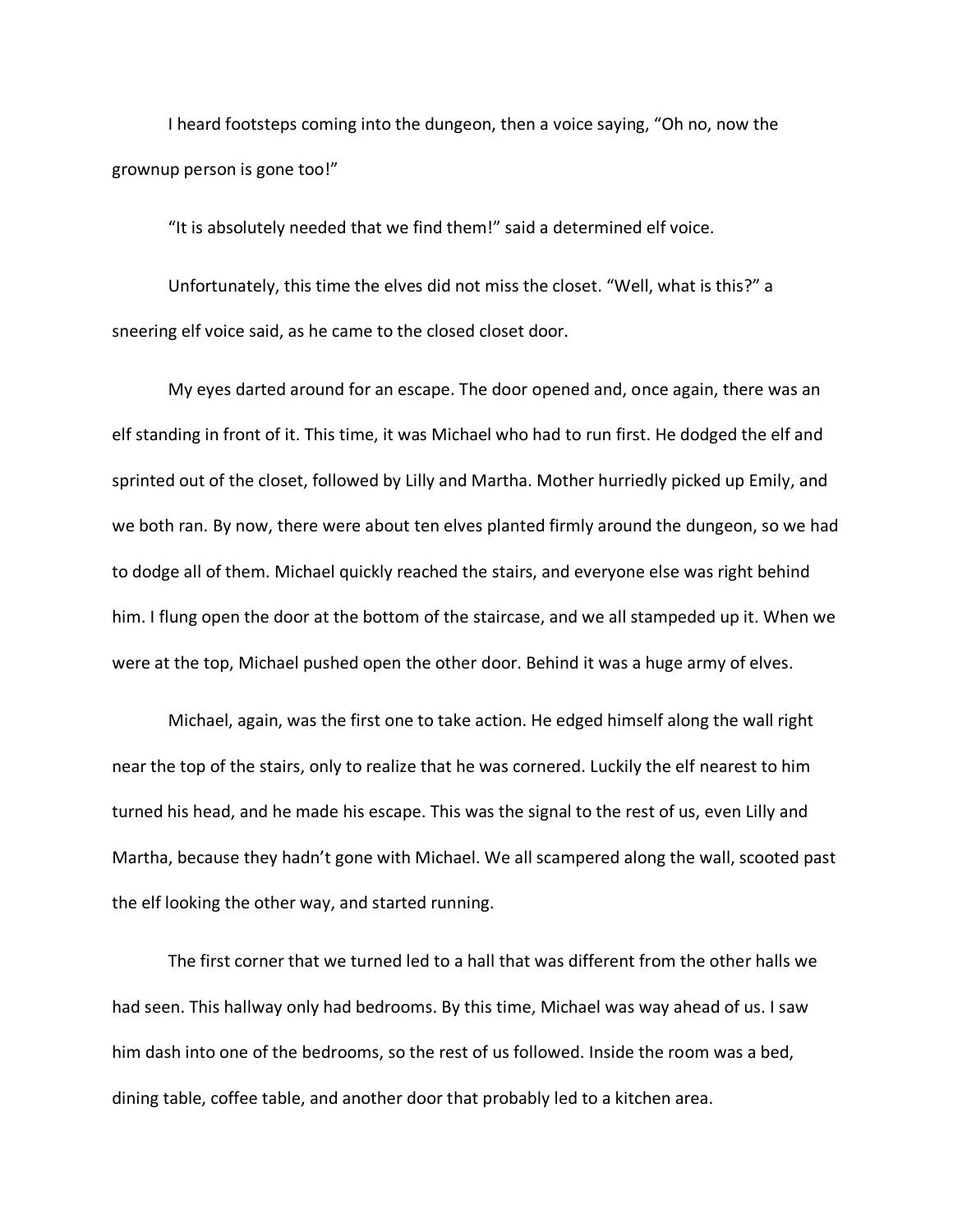"Okay," Michael said in a hurried voice. "Everyone find somewhere to hide."

He took Emily from Mother and crawled under the bed with her, while Lilly, Simon, and Martha crowded into a closet in the corner of the room, then Simon shut the door.

I looked desperately around, and I caught sight of the puffed-up curtains. I ran across the red and brown striped rug to the curtain, then I snuck behind it. As for Mother, she chose the pantry and hid behind the doors. I heard the army of elves walk by, and there was silence.

"Come on!" I whispered, coming out from behind the curtain. "We've got to get out of here."

"Hold on," Michael said. "What's this?"

He crawled out from under the bed with something in his hand. It was a map of something. "This must be a map of this place," he said.

I walked over to him and studied it. "Look!" I exclaimed. "Here's where we are, and here's the exit."

I pointed to a thin strip of boxes marked on the map that said "Bedroom Hallway".

Apparently, the exit was on the first level, and we were on the second level. The closest elevator was in the next hall to our right.

"Now we can go," Michael said, as he folded the map up as small as it would go and stuck it in his pocket.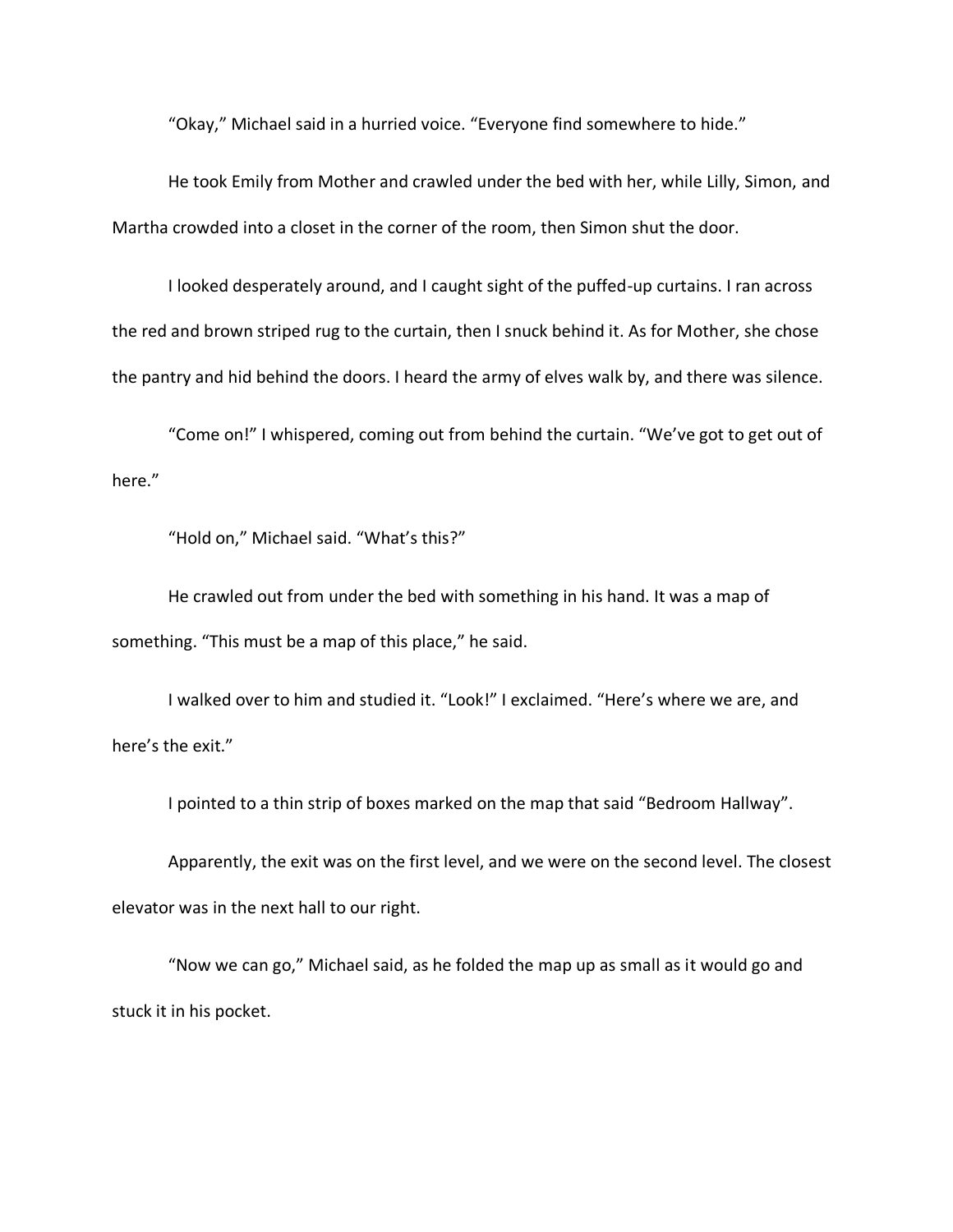Everyone else came out of their hiding spots and was ready to go. We all crept down the hallway to the next one, where we all ran quickly to the elevator. I pushed the button on the outer part to call it, the door opened, and we all went in. Mother pressed the button with the number "one", and we started to go down. We reached the first floor, and the door of the elevator opened. Thankfully, this hallway was empty, too. We all went sprinting to the door. We were just about to exit when I saw a figure's back on the other side of the door.

"Oh no!" I said. "They've got guards here!"

"We will have to distract them," Michael said. "It's the only way."

I looked nervously as Michael knocked on the glass. The elves turned abruptly and flung open the door. Everyone took a step to the side. Both elves came further into the building, reaching out to touch Mother and Michael. But we were quicker. I dashed around both of them, followed by Lilly, Martha, and Simon.

The outdoor air felt fresh and free. Not long after I started running, Michael and Mother, carrying Emily, followed me. The elves, of course, ran after us.

"Over here!" I called over my shoulder to my other siblings. I ran straight over to the cave that we had been in earlier. We all ducked into the cave and crawled right to the back of it.

"Come, Mother!" I called urgently. "Over here!"

I opened the same door at the back, and we went through. I shut the door, and just like before, it was pitch black behind us. Now if they would just miss this door like before, I thought.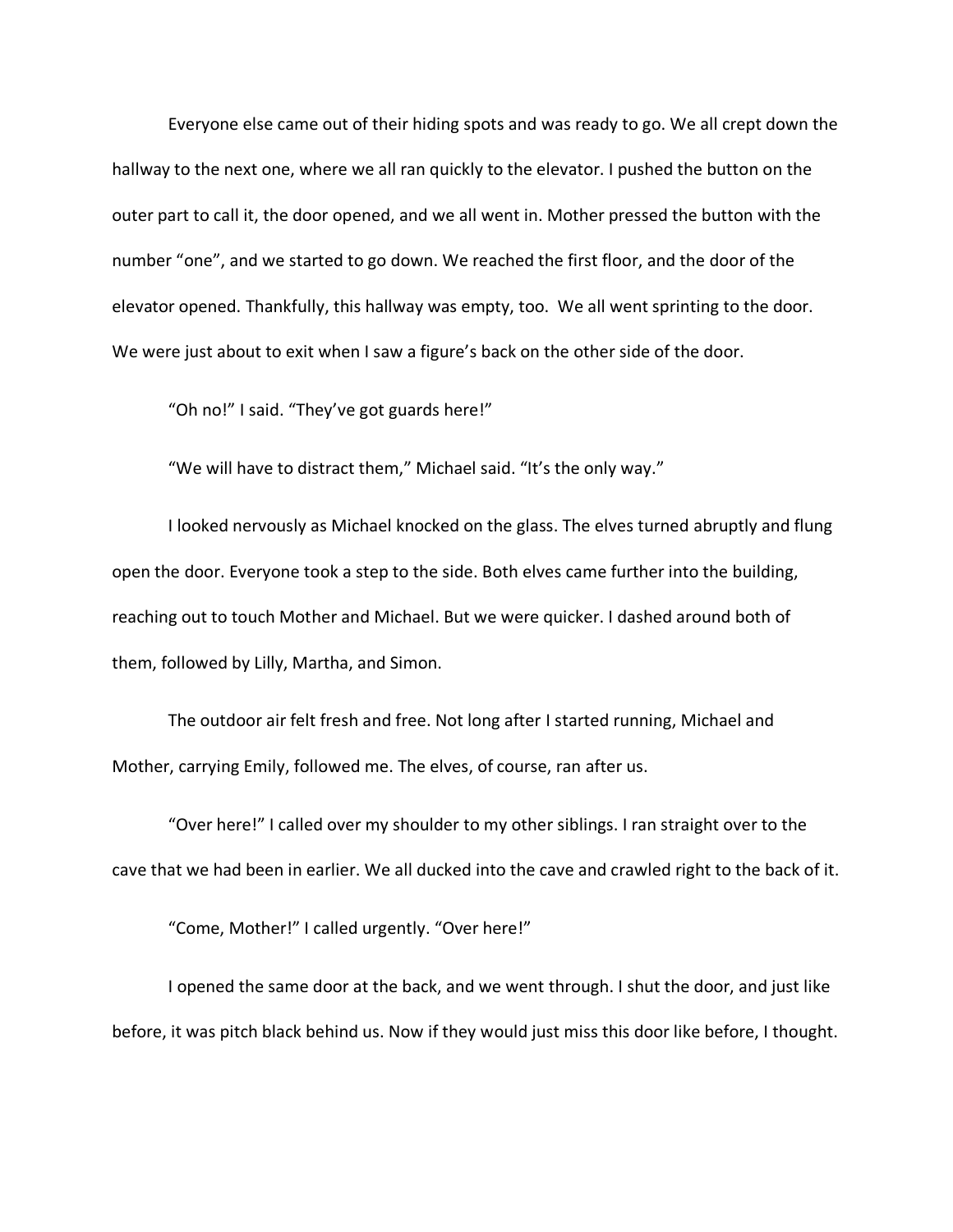The elves looked inside the cave, then turned back and left. Once we were sure they were gone, we all scrambled out of the cave.

"I think I know the way back," Michael said to Mother. "Just follow me."

With that, we began to retrace our steps. We traveled through the open cement plain, then we reached the river of poison.

"How are we going to get across?" Lilly asked. I was about to reply to her that I didn't know when, as I was walking, my foot banged into something. I knelt down to look at it and discovered that it was a glass bottle. I picked it up and studied it. It had a thick, black, gooey liquid inside it, and the label on the side said, "Flying Potion"!

"This is the answer!" I said excitedly. "All of us will drink a little bit of this, and we can fly across the poison river!"

"Hold on a second," Michael said. "Look at the fine print."

The fine print read, "Will only last 30 minutes."

"Then we will have to hurry," I replied.

Each of us (except Emily) took a sip of the potion, and in a second, we were all flying! We all flew over the river and kept going. When we came to the spine field, we flew over that too, but time was running out. It seemed like forever before we reached the passageway. We flew through that, and just in time, because as soon as we came back through the closet, our flying powers ran out.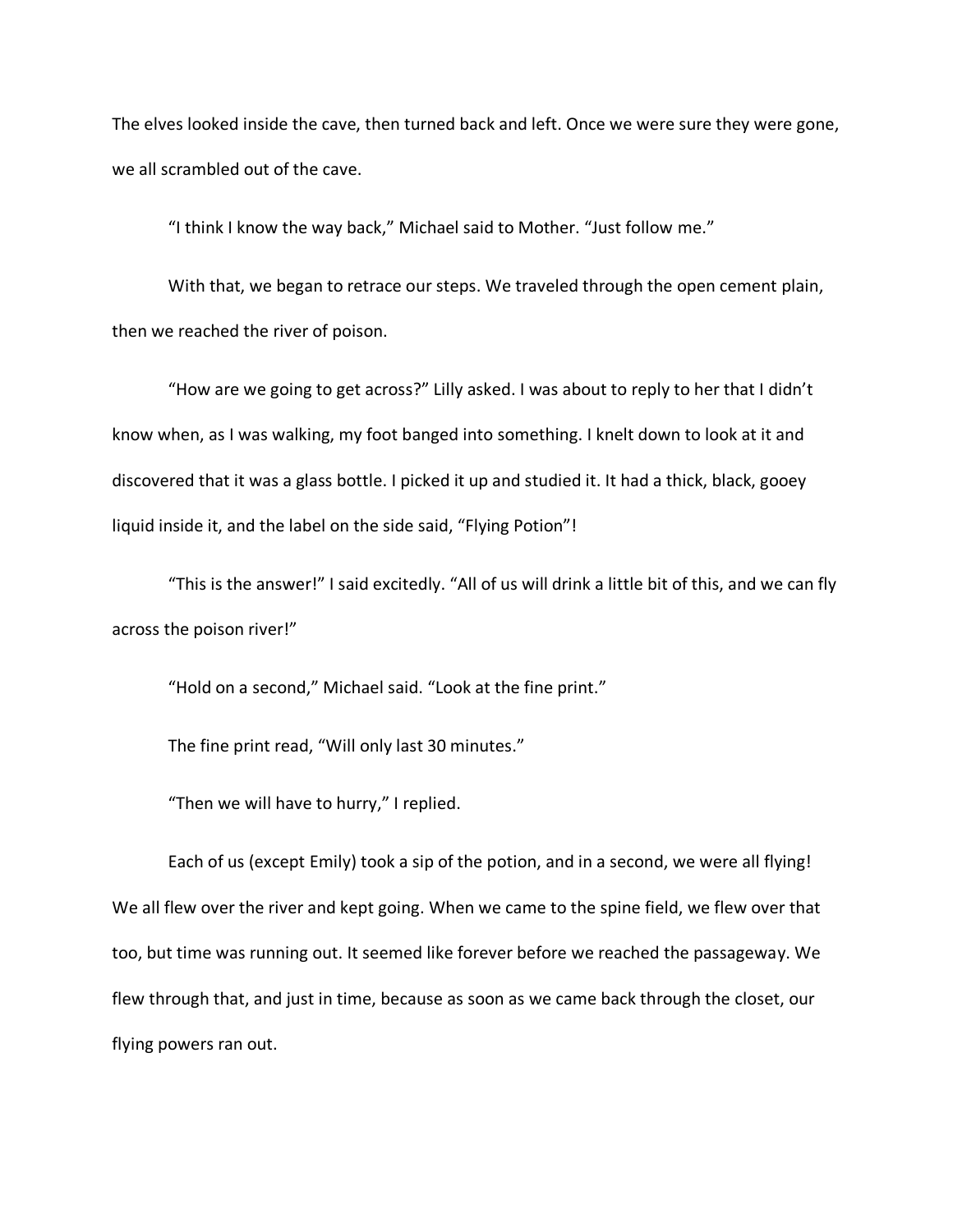I shut the closet door hard and sat down on Mother's bed. Then we all told Mother about everything that had happened, and she told us her side of the story too. Oh, the wonderful feeling to be safe and sound!